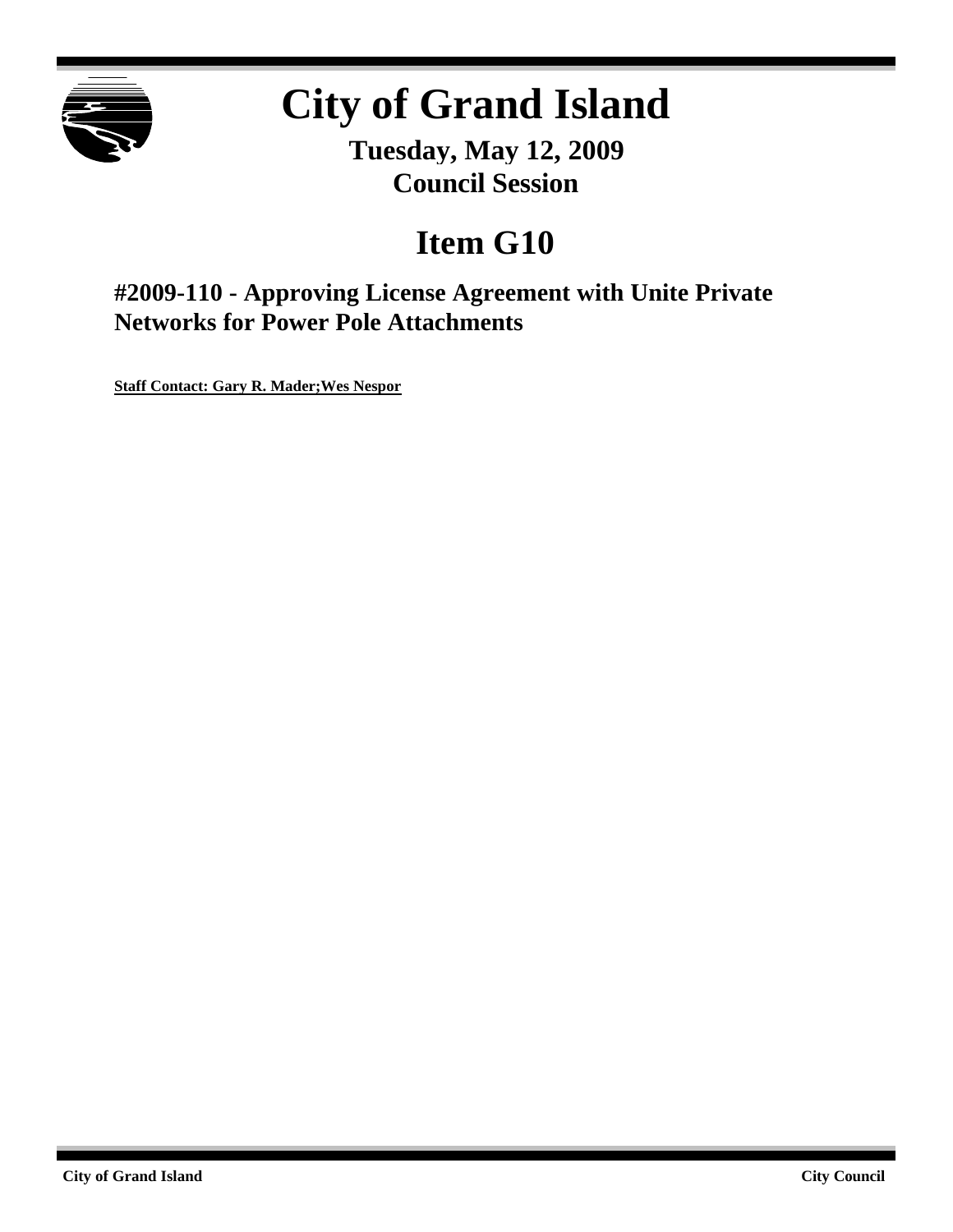# **Council Agenda Memo**

| <b>From:</b>    | Gary R. Mader, Utilities Director<br>Dale Shotkoski, City Attorney                 |
|-----------------|------------------------------------------------------------------------------------|
| <b>Meeting:</b> | May 12, 2009                                                                       |
| Subject:        | License Agreement with Unite Private Networks for<br><b>Power Pole Attachments</b> |
| Item $#$ 's:    | $G-10$                                                                             |
| $Presenter(s):$ | Gary R. Mader, Utilities Director                                                  |

## **Background**

Unite Private Networks (UPN) is a new telecommunications company that wishes to attach fiber optic cables to City owned utility poles.

The Company has a contract with the Grand Island School District to provide telecommunications interconnection service to School District facilities across the City; including Grand Island Senior High, Walnut Middle School, the Administration Building, Barr Middle School, and Central Community College.

# **Discussion**

A License Agreement is the form used in the past to allow cables owned by others to be placed on City utility poles. Charter and Qwest are currently attached to utility poles in the City.

The National Electric Safety Code (Code) prescribes the methods and clearances required for installation of multiple wire strand utility company facilities and equipment on power poles. The proposed agreement includes requirements to meet the Code specifications for clearances between utility facilities, which will require some work by the Utilities Department and the other utilities currently using the poles.

Of the 206 poles to which UPN wishes to attach, 40 will require work to be done by the Utilities Department and Charter Communications. The proposed contract requires UPN to pay for any "make ready" work that is required to provide the needed space on the pole to allow them to attach in accordance with the Code. The proposed contract is essentially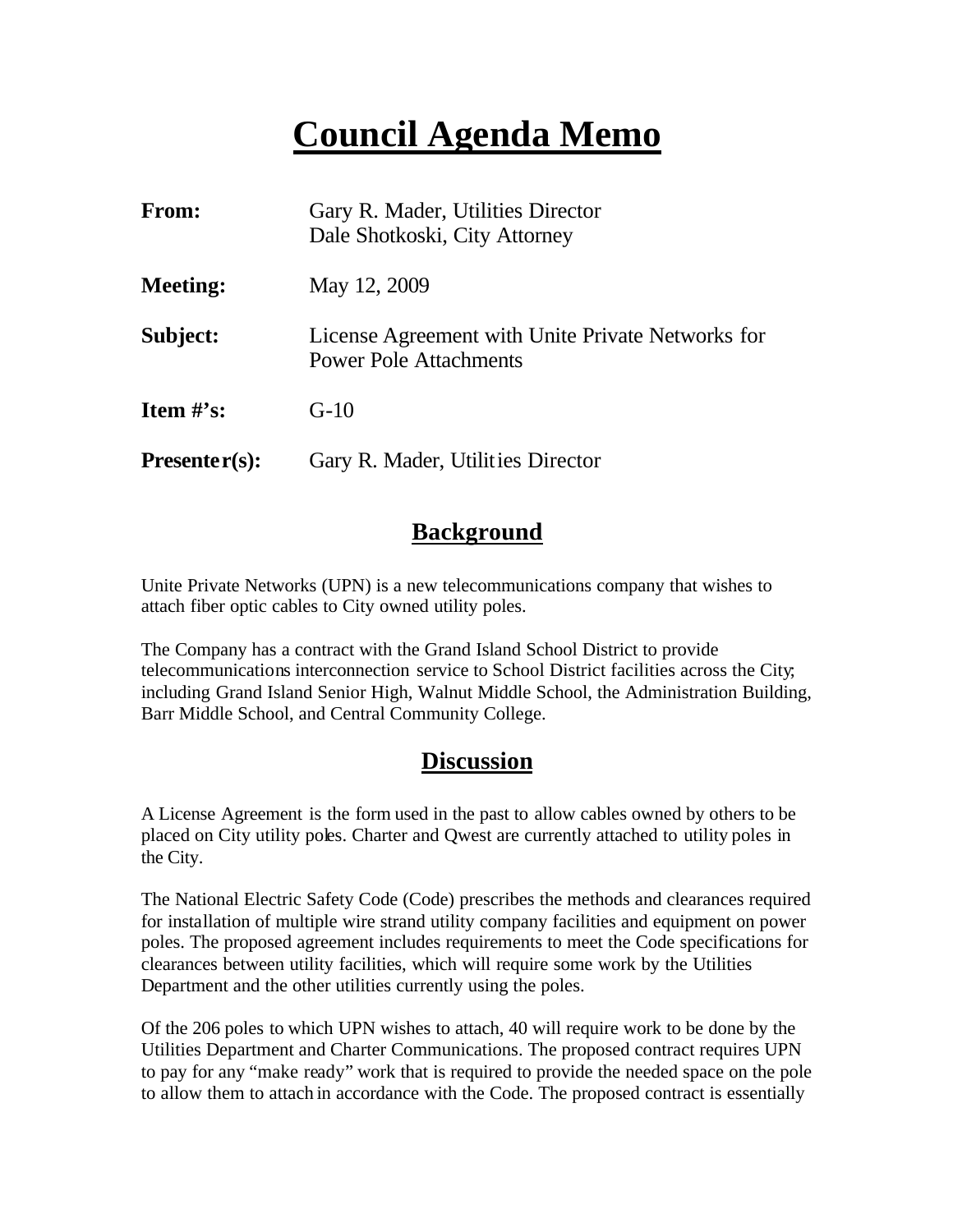the same as the current Contracts with Charter Communications and Qwest. UPN will also pay the same \$4.00 per pole annual fee that is received from Qwest and Charter.

# **Alternatives**

It appears that the Council has the following alternatives concerning the issue at hand. The Council may:

- 1. Move to approve
- 2. Refer the issue to a Committee<br>3. Postpone the issue to future date
- Postpone the issue to future date
- 4. Take no action on the issue

# **Recommendation**

City Administration recommends that the Council approve the License Agreement and direct the Mayor to sign on behalf of the City.

# **Sample Motion**

Move to approve the License Agreement between the City of Grand Island and Unite Private Networks, and authorize the Mayor to sign the agreement.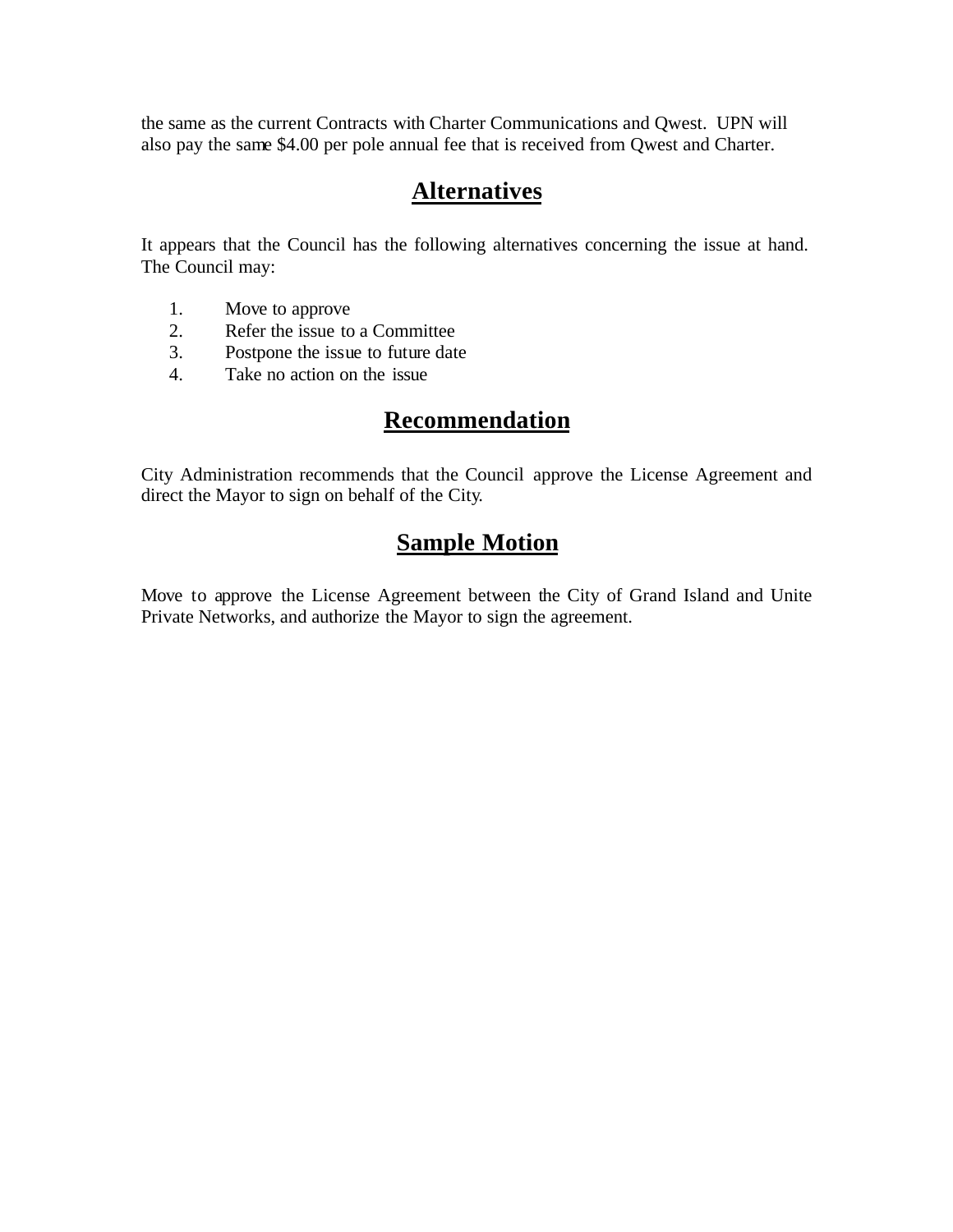

# License Agreement Between

# The City Of Grand Island



# Unite Private Networks, LLC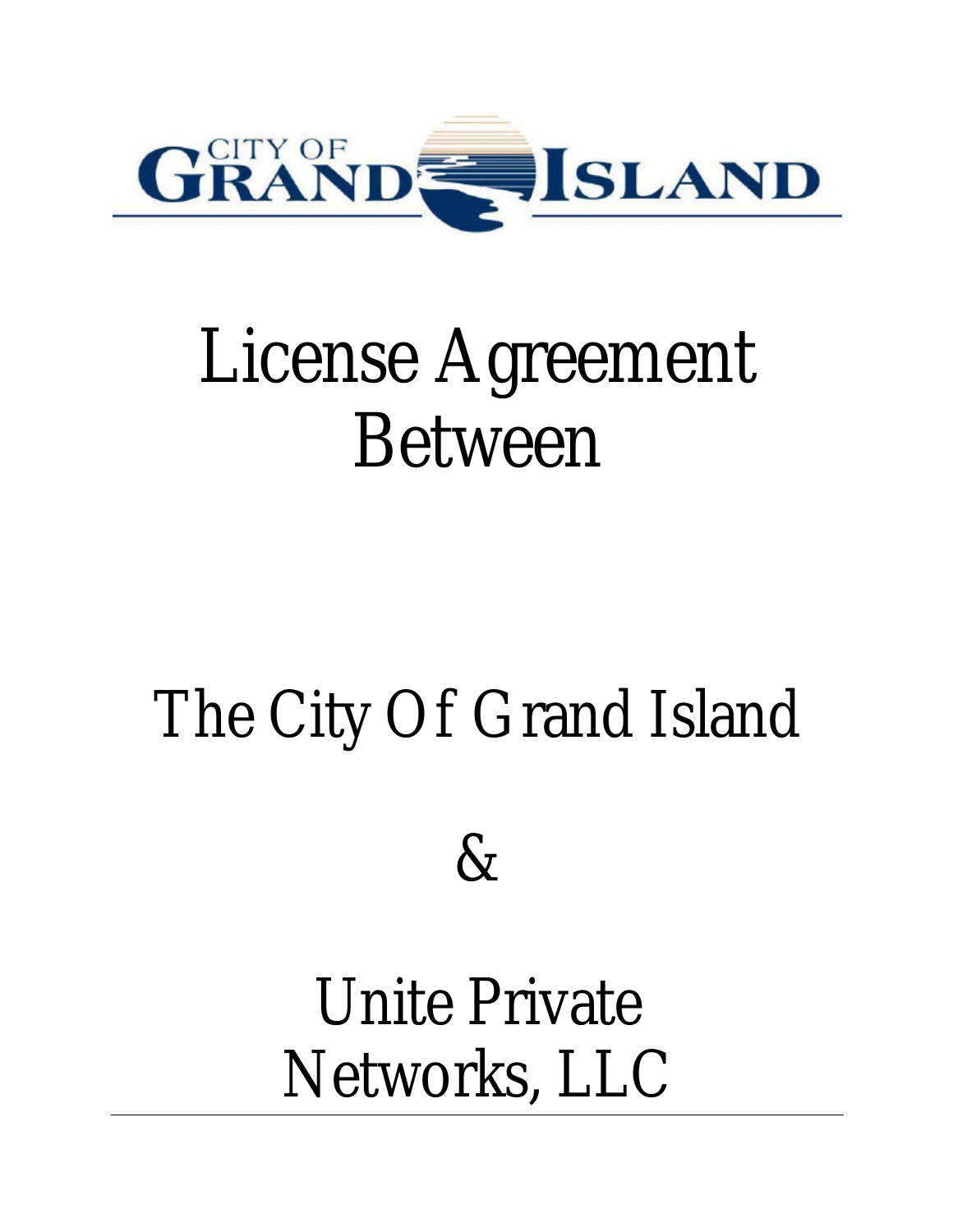#### LICENSE AGREEMENT

THIS AGREEMENT, made as of May 12, 2009, between the City of Grand Island, hereinafter called Licensor, and Unite Private Networks, LLC, hereinafter called Licensee.

#### **WITNESSETH**

WHEREAS, Licensee provides communication and education services in the territory in which Licensor provides electric power.

WHEREAS, Licensor owns all poles to be used jointly by the parties.

WHEREAS, the parties wish to provide for Licensee's use of Licensor's utility poles.

NOW, THEREFORE, the parties hereby agree as follows: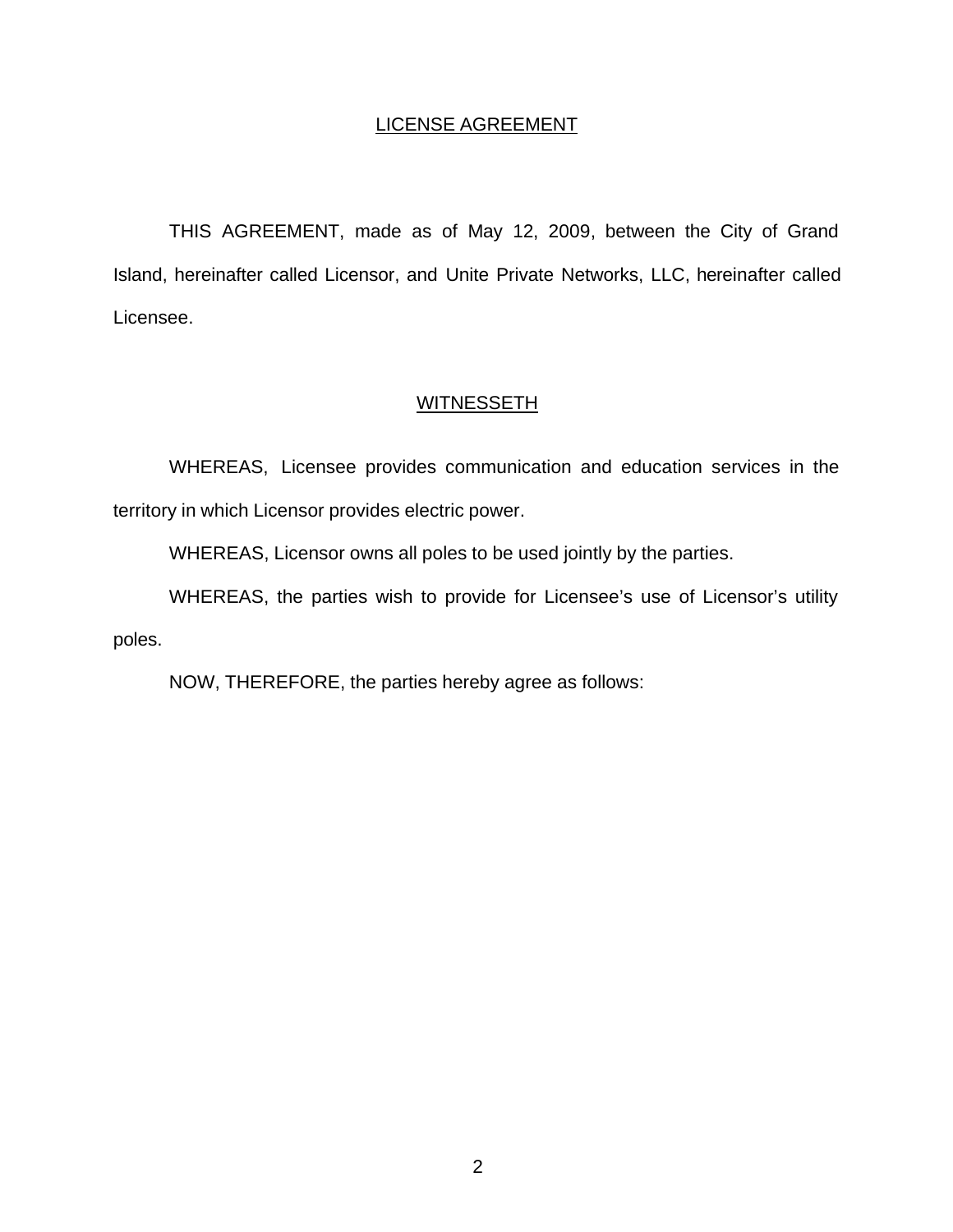#### ARTICLE I

#### **DEFINITIONS**

As used in this Agreement:

(A) Licensor's "poles" means poles owned by Licensor and poles owned by third parties, to which Licensor is authorized to permit Licensee to attach its facilities.

(B) "Attachments" means messengers, guy strands, aerial wires, cables, amplifiers, associated power supply equipment and other transmission apparatus necessary for the proper operation of Licensee's cable television system.

#### ARTICLE II

#### SCOPE OF AGREEMENT

(A) Subject to the provisions of the Agreement, including the proper execution of APPENDIX 1 and 2, Licensor hereby issues to Licensee, for any lawful communication/educational purpose, revocable nonexclusive authorization for the attachment of Licensee's cables, equipment and facilities to Licensor's poles within the territory in which both parties now or hereafter operate.

(B) No use, however extended, of Licensor's poles or payment of any fees or charges required under this Agreement shall create or vest in Licensee any ownership or property rights in said poles, but Licensee's rights therein shall be and remain a mere license. Nothing herein contained shall be construed to compel Licensor to construct, retain, extend, place or maintain any facilities not needed for its own service requirements, nor to reconstruct, replace or substitute any facilities damaged, destroyed or discontinued.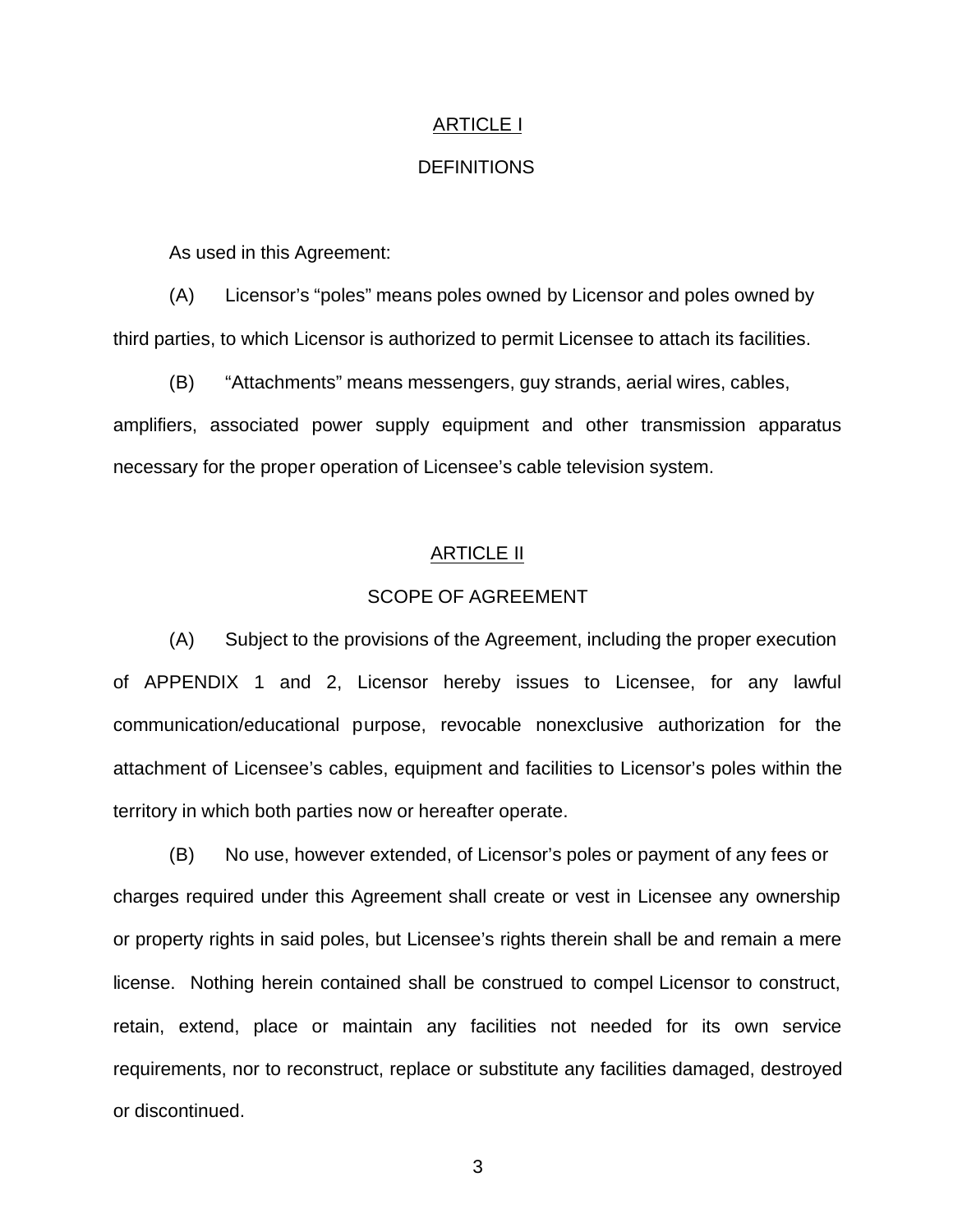(C) Licensee acknowledges that Licensor has heretofore entered into, and may in the future enter into, agreements and arrangements with third parties allowing the attachment of their facilities to the poles covered by this Agreement. Licensor agrees that no such agreement or arrangement will, in any way, diminish the scope of the license granted hereby or Licensee's rights hereunder.

(D) Licensee's attachment to poles belonging to a third party shall be subject to any restrictions in the Agreement between that third party and licensor authorizing the attachment.

#### ARTICLE III

#### FEES AND CHARGES

(A) Licensee shall pay to Licensor the fees and charges specified in and in accordance with the terms and conditions of APPENDIX 1.

(B) Nonpayment of any amount due under this Agreement shall constitute a default of this Agreement.

(C) At the expiration of One(1) year from the date of this Agreement and at the end of every one (1) year period thereafter, Licensor may adjust the fees and charges specified in APPENDIX 1 after notice made in writing to Licensee not later than sixty (60) days before the end of the one (1) year period or the end of any subsequent one (1) year period thereafter. Any such adjustment shall reflect only changes in Licensor's costs, determined in a manner consistent with the determination of the fees and charges specified in APPENDIX 1.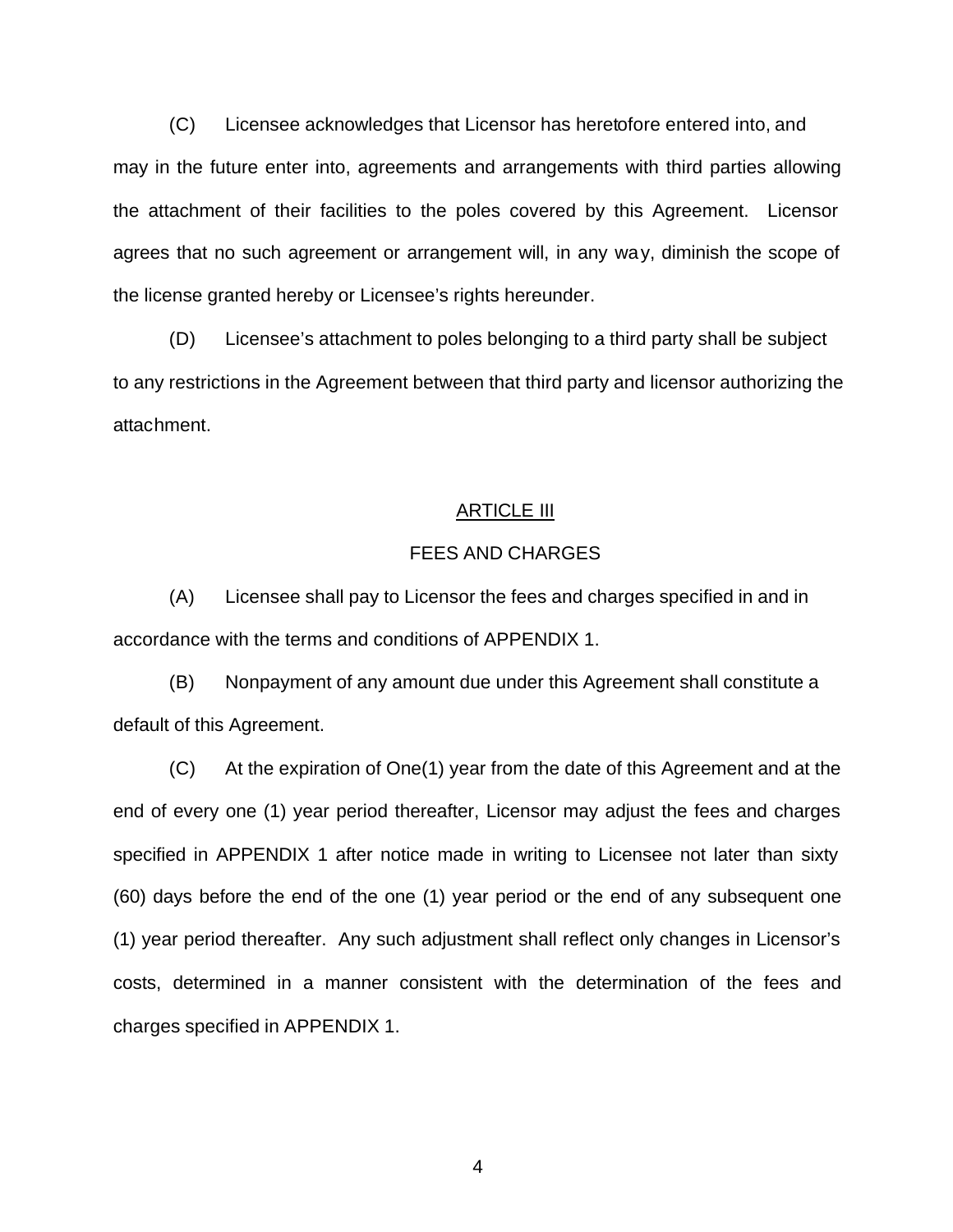#### ARTICLE IV

#### **SPECIFICATIONS**

(A) Licensee's fiber, cable, equipment and facilities shall be placed and maintained in accordance with the requirements and specifications of APPENDIX 2. Licensor shall have the right, upon reasonable notice to Licensee, to make reasonable changes and amendments to APPENDIX 2. Unless different standards are specified herein, the provisions of the National Electrical Code and the National Electrical Safety Code, and any amendments thereto or replacements thereof, shall be applicable.

#### ARTICLE V

#### LEGAL AUTHORITY

(A) The parties shall at all times observe and comply with, and the provisions of this Agreement are subject to all laws, ordinances and regulations which in any manner affect the rights and obligations of the parties under this Agreement, so long as such laws, ordinances or regulations remain in effect.

#### ARTICLE VI

#### ISSUANCE OF LICENSES

(A) Upon execution of this Agreement, the parties will prepare a list indicating to which of the Licensor's poles Licensee's facilities are then attached; Licensee shall be deemed to have a license hereunder for attachment to all such poles. Before attaching to additional poles of Licensor, Licensee must make application for and receive license therefore in the form of Exhibit A, hereto.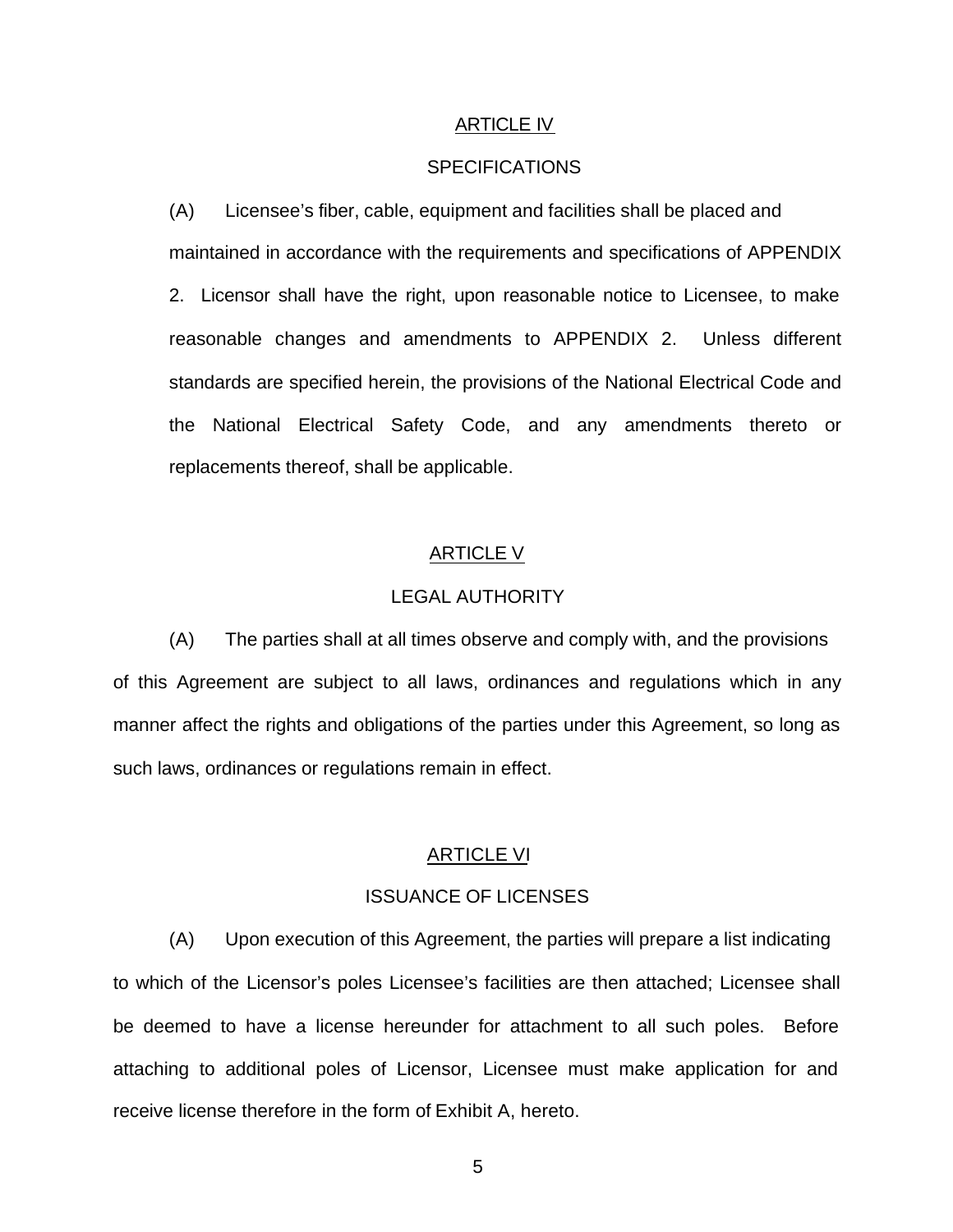(B) Licensor shall have the right at any time to issue reasonable rules and regulations concerning submission of applications and attachments to poles of Licensor, which rules and regulations shall be binding upon submission of a copy thereof to Licensee.

#### ARTICLE VII

#### POLE REPLACEMENTS, RESTRICTIONS AND REARRANGEMENTS

(A) In the event Licensor determines that the space on any pole to which Licensee wishes to make attachment is required for its exclusive use or that the pole may not reasonably be rearranged or replaced, Licensor may refuse attachment to that pole.

(B) In the event Licensor determines that any pole to which Licensee wishes to make attachments is inadequate or otherwise needs rearrangement of the existing facilities thereon to support or accommodate the additional facilities of Licensee in accordance with the specifications set forth in APPENDIX 2, Licensor will indicate on the application (Exhibit A) the changes necessary to provide adequate pole space and the estimated cost thereof to Licensee and return the application to Licensee. If Licensee wishes that such changes be made and returns the application marked to so indicate, Licensor will make such changes, including the replacement of inadequate poles, and Licensee shall pay Licensor in accordance with the terms of APPENDIX 1. Licensee shall also reimburse the owner or owners of other facilities attached to said poles for any expense incurred by it or them in transferring or rearranging said facilities to accommodate Licensee's attachments.

(C) Should Licensor need for its own service requirements the space occupied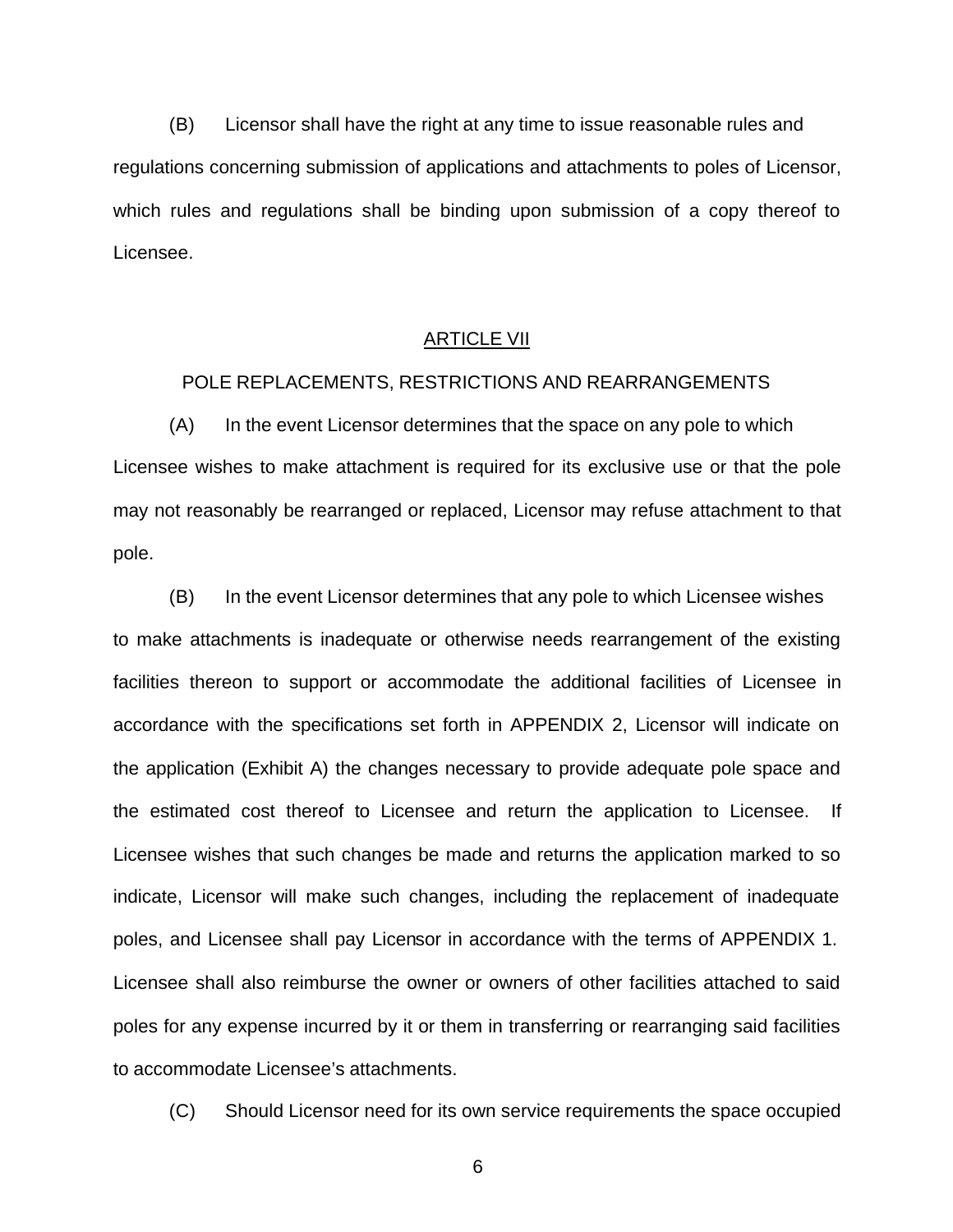by Licensee's attachments on any of Licensor's poles, Licensee will be notified that it shall either surrender its license for that pole and, at its own expense, vacate the space by removing its attachments, or it shall authorize Licensor to replace the pole at the expense of Licensee, in the same manner as stated in the preceding Paragraph (B) covering the replacement or rearrangement of poles when required to accommodate Licensee's attachments; or, if Licensor advises Licensee that Licensee's desired attachments can be accommodated on present poles of Licensor by rearranging Licensor's facilities thereon, Licensee shall authorize Licensor to make such arrangements at the expense of Licensee. Licensee shall also reimburse the owner or owners of other facilities attached to said poles for any expense incurred by it or them in transferring or rearranging said facilities to accommodate Licensee's attachments. Any strengthening of poles will be provided at the expense of Licensee in accordance with the specifications in APPENDIX 2.

(D) When Licensor receives multiple applications for attachment to any pole that must be replaced or rearranged to provide sufficient space, Licensor will, to the extent that it is practical to do so, prorate the common expenses of engineering, rearrangement and replacement, if any, among all the applicants. Licensee shall be bound by Licensor's determination as to any such proration of costs to Licensee.

(E) Whenever it is necessary for Licensor to make pole replacements or rearrangements in order to accommodate Licensee's cable, equipment and facilities, Licensor will endeavor to have such work performed as soon as is practicable upon consideration of Licensor's service requirements, but only after issuance of the license to, and acceptance of responsibility for costs by, Licensee.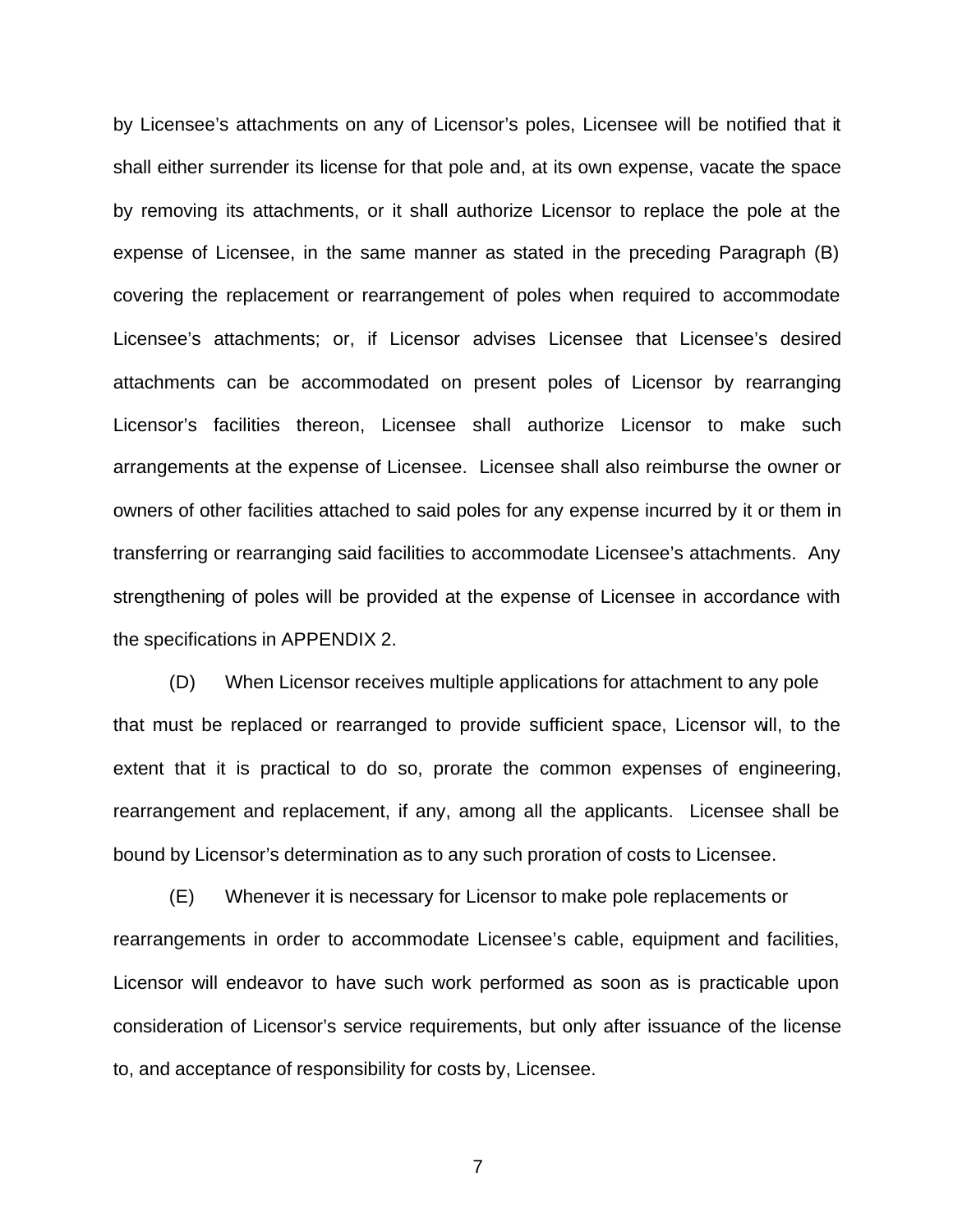(F) Licensee shall provide all anchors and guying necessary for its facilities. If the presence of Licensee's facilities on Licensor's poles make it necessary for Licensor to modify its existing guying or add new guying to its poles, then the cost of such modifications or additions shall be reimbursed by Licensee.

(G) When Licensor's facilities occupy space on a pole owned by a third party, Licensee shall reimburse Licensor for any expense incurred in transferring or rearranging its facilities thereon, if such transfer or rearrangement is the result of Licensee's use or proposed use of said pole.

#### ARTICLE VIII

#### CONSTRUCTION AND MAINTENANCE OF FACILITIES

(A) Licensee shall, at its own expense, make and maintain its pole attachments in a safe condition and in thorough repair, and in a manner reasonably acceptable to Licensor, and so as not to conflict with the use of Licensor's poles by Licensor or by other authorized users thereof, or interfere with other facilities thereon or which may from time to time be placed thereon. If reasonably necessary to satisfy any of the above conditions, Licensee shall, upon 30 days' notice from Licensor and at its own expense, relocate or replace its facilities on Licensor's poles, or transfer them to substituted poles, or perform any other work in connection with its facilities that may reasonably be required by Licensor; provided, however, that in cases of emergency, Licensor may arrange to relocate or replace the attachments placed on its poles by Licensee, transfer them to substituted poles or perform any other work in connection with Licensee's facilities that may be required in the maintenance, replacement, removal or relocation of Licensor's poles or of the facilities thereon, or which may be placed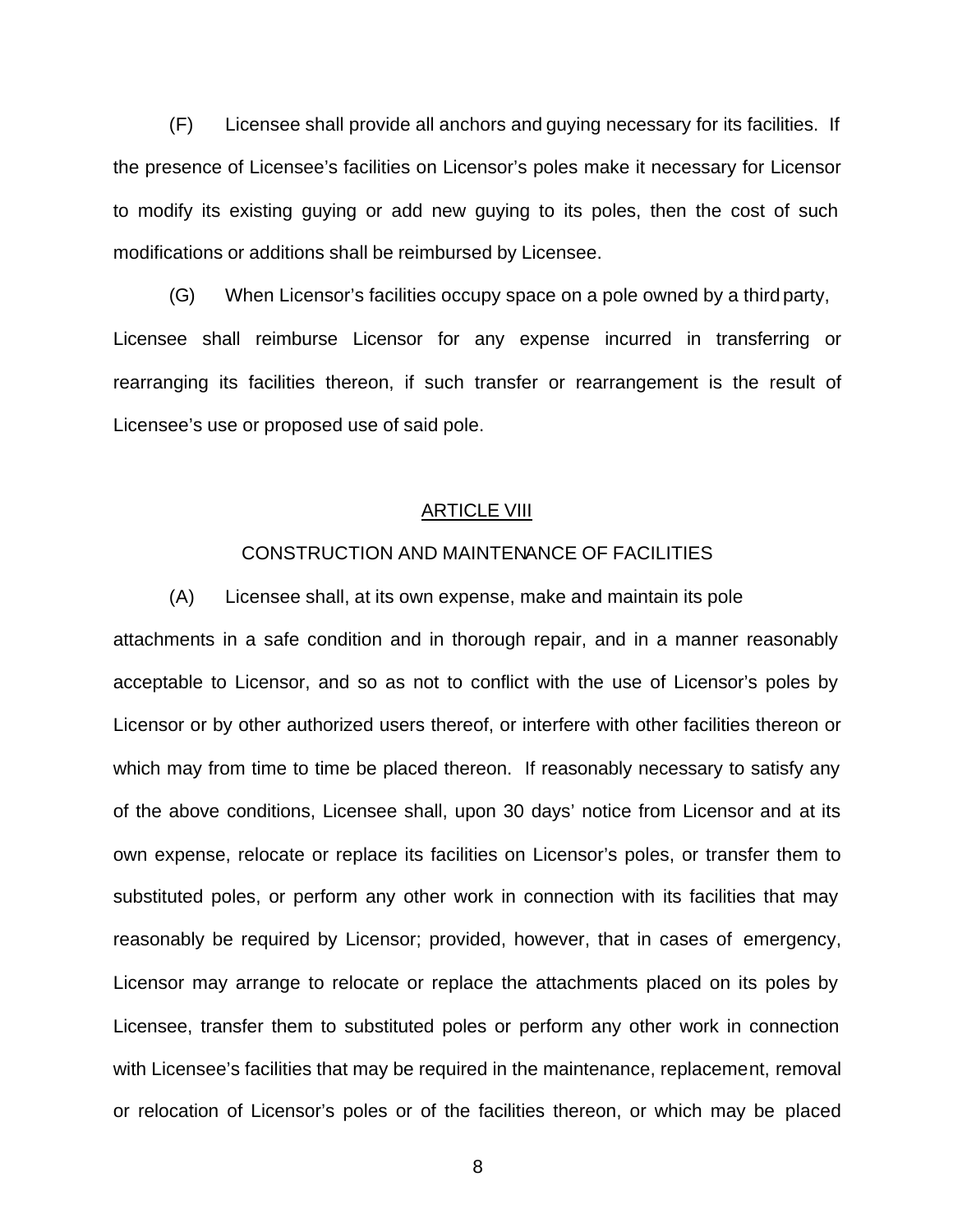thereon, or for the service needs of Licensor, and Licensee shall reimburse Licensor for the expense thereby incurred; provided further, however, that Licensee shall have no obligation to relocate, replace, or transfer its facilities solely to accommodate the service needs of any person other than Licensor, unless such person shall make arrangements, satisfactory to Licensee, to reimburse Licensee for such work.

(B) All tree trimming required on account of Licensee's attachments shall be done by Licensee at its sole risk and expense and in a manner satisfactory to Licensor. The parties may agree that Licensor shall conduct tree trimming and be reimbursed by Licensee.

#### ARTICLE IX

#### TERMINATION OF LICENSES

(A) Upon notice from Licensor to Licensee that the use of any pole is not authorized by Federal, State, County or Municipal authorities or private property owners, the license covering the use of such pole shall immediately terminate and shall be surrendered and Licensee shall remove its fiber, cables, equipment and facilities at once from the affected pole or poles at Licensee's expense.

(B) Licensee may at any time remove its facilities from any pole of Licensor, but shall immediately give Licensor written notice of such removal and surrender of License in the form of Exhibit B attached hereto and made a part hereof. If Licensee surrenders its license for a pole but fails to remove its facilities from that pole, Licensor shall have the right, upon reasonable notice, to remove Licensee's facilities at Licensee's expense and without any liability on the part of Licensor for damage or injury to Licensee's facilities. In the event that Licensee's fiber, cables, equipment and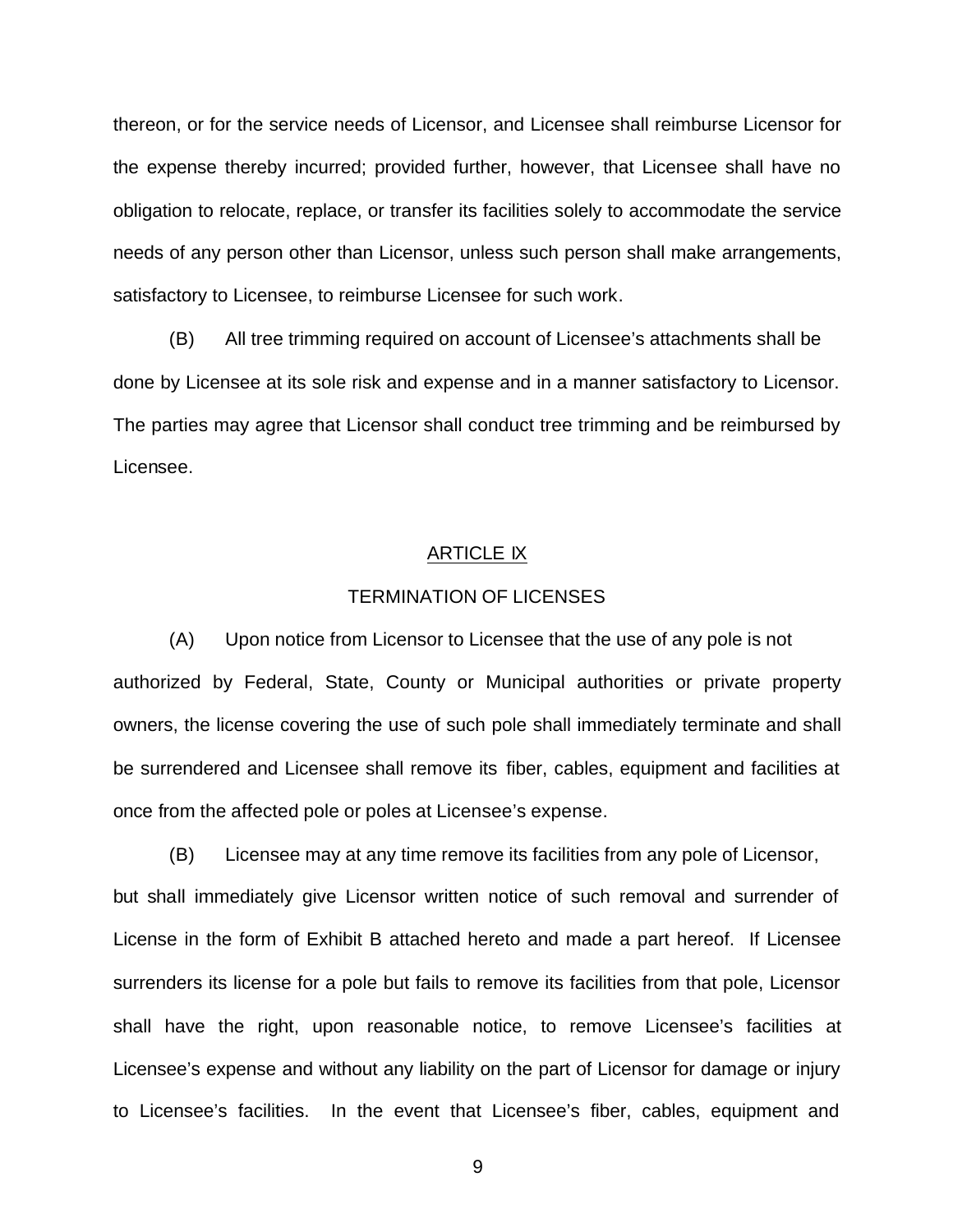facilities shall be removed from any pole as provided by this Article, no attachment shall again be made to such pole unless Licensee shall have first complied with all of the provisions of this Agreement as though no such attachment had previously been made.

(C) Licensor shall have the right, upon written notice, to terminate the license for a particular pole:

- (1) If, in Licensor's sole judgment, its service needs require full utilization of that pole; or
- (2) If changes in the physical facilities, space or location requirements or service requirements of Licensor render such poles inadequate to support the facilities of Licensee; provided, however, that in such event Licensee may request the substitution of suitable poles upon the same terms and conditions as would be applicable under ARTICLE VII.

#### **ARTICLE X**

#### INSPECTIONS OF LICENSEE'S INSTALLATIONS

(A) Licensor reserves the right to make periodic inspections of any part of the fiber, cable, equipment and facilities of Licensee on its poles, and Licensee shall reimburse Licensor for the expense of such inspections. Inspections will be made no more than once a year and only upon notice to Licensee unless, in Licensor's judgment, such inspections are required for reasons involving safety or are required because of Licensee's violation of the terms of this Agreement. The charge for the inspection shall be in accordance with the terms and conditions of APPENDIX 1. The making of such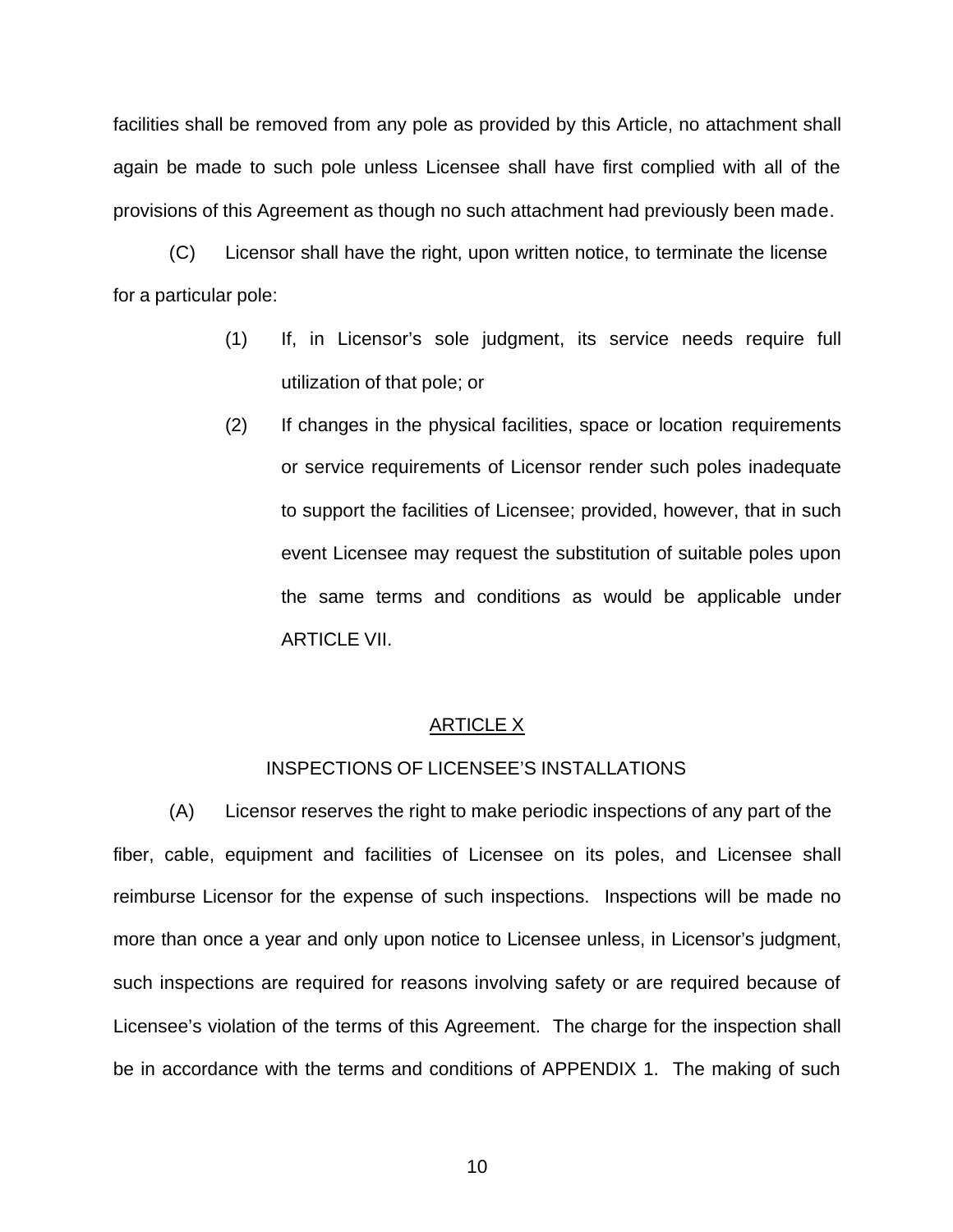inspections or the failure to do so shall not operate to relieve Licensee of any responsibility, obligation or liability assumed under this Agreement.

(B) If any fiber, cable, equipment and facilities of Licensee shall be found on a pole for which no license is outstanding, Licensor, without prejudice to its other rights or remedies under this Agreement or otherwise, may (1) impose a charge, and (2) require Licensee to remove such fiber, cable, equipment and facilities forthwith or Licensor may remove them without liability and the expense of removal shall be borne by Licensee; provided, however, that if Licensee shall forthwith make application for a license in the form of Exhibit A hereto, Licensor will not require such removal unless necessary for Licensor's service requirements and, except in the case of an emergency, will not remove Licensee's facilities without first giving 30 days notice to Licensee. For the purpose of determining the charge, absent satisfactory evidence to the contrary, the unlicensed use shall be treated as having existed for a period of two (2) years prior to its discovery or for the period beginning with the date of this Agreement, whichever period shall be the shorter; and the fee, at the appropriate rate as shown in APPENDIX 1, for each year and for any portion of a year contained in such period, shall be due and payable forthwith. Any such fee imposed by Licensor shall be in addition to its rights to any other sums due and payable and to any claims or damages under this Agreement or otherwise. No act or failure to act by Licensor with regard to said fee or said license shall not operate retroactively or constitute a waiver by Licensor of any of its rights or privileges under this Agreement or otherwise.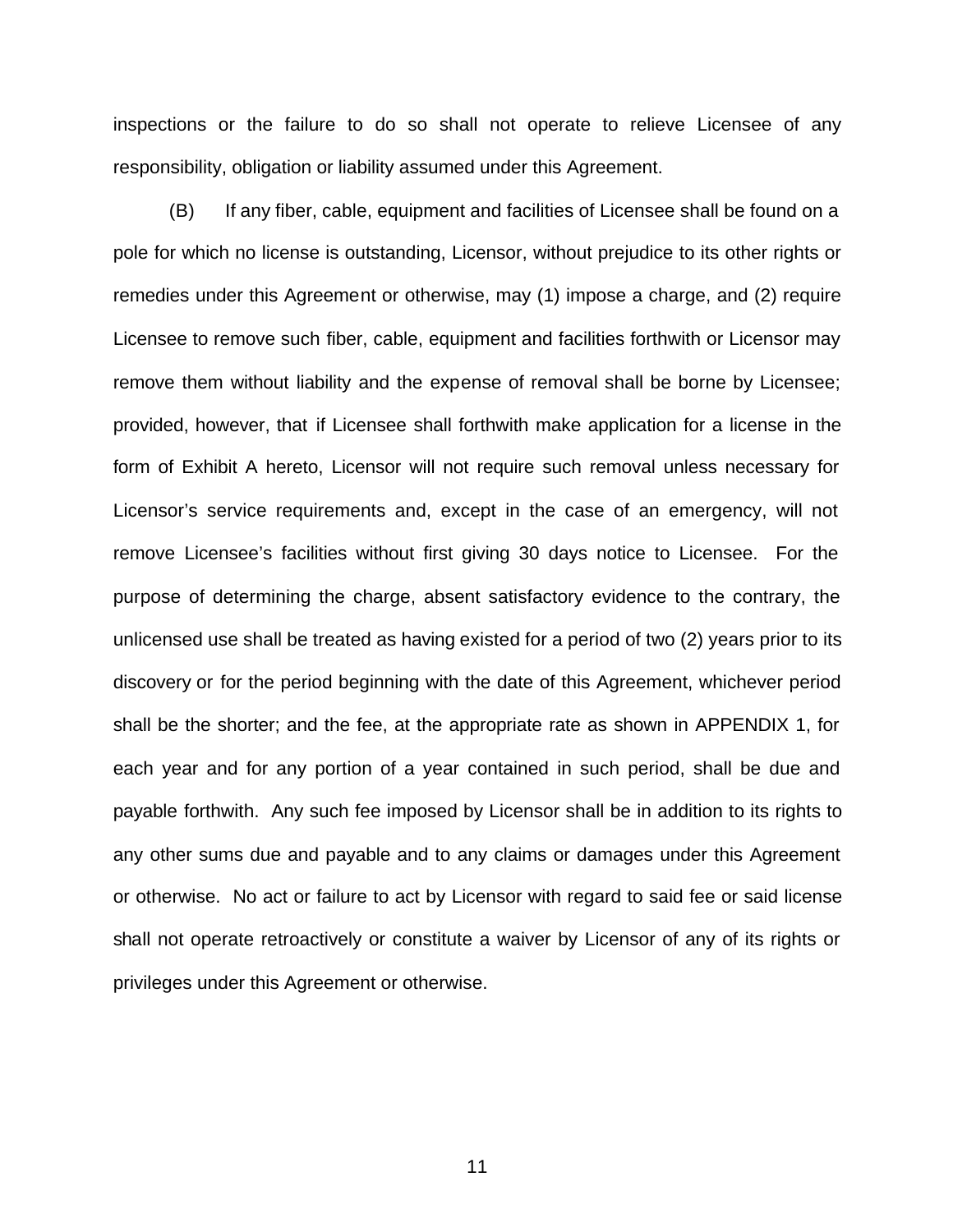#### ARTICLE XI

#### LIABILITY AND DAMAGES

(A) Licensor shall exercise precaution to avoid damaging the

communication/education fiber of the Licensee and shall make an immediate report to the Licensee of the occurrence of any such damage caused by its employees, agents or contractors. Licensor agrees to reimburse the Licensee for all reasonable costs incurred by the Licensee for the physical repair of such facilities damaged by the negligence of Licensor; provided, however, Licensor shall not be liable to Licensee for any interruption of Licensee's service or for interference with the operation of Licensee's communication/education fiber, or for any special, indirect, or consequential damages.

(B) Licensee shall exercise precaution to avoid damaging the the facilities of Licensor and of others attached to poles or anchors, and shall make an immediate report to the owner of facilities so damaged; and Licensee assumes all responsibility for any and all direct loss and from such damage caused by Licensee's employees, agents or contractors.

(C) Licensee shall indemnify, protect and save harmless the Licensor from any and all damages and costs, inc luding reasonable attorney fees, incurred by the Licensor as a result of acts by the Licensee, its employees, agents or contractors, including but not limited to the cost of relocating poles, anchors or guys resulting from a loss of right-of-way or property owner consents and/or the cost of defending those rights and/or consents.

(D) The Licensee shall indemnify, protect and save harmless the Licensor from any and all claims, demands, causes of actions and costs, including attorney fees, for damages to property and injury or death to persons, including but not limited to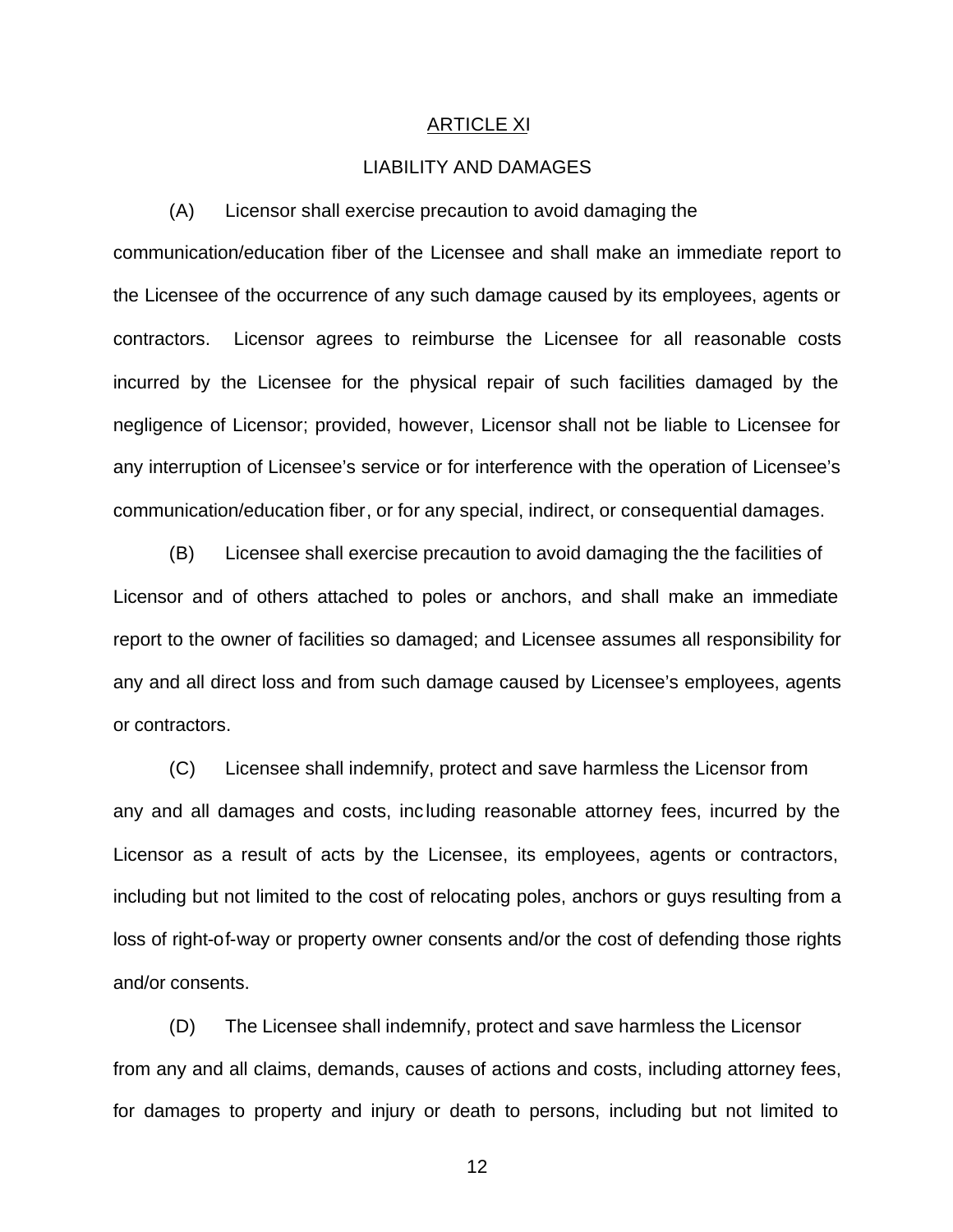payments under any Workmen's Compensation Law or under any plan for employee's disability and death benefits, which may arise out of or be caused by the erection, maintenance, presence, or use or removal of Licensee's facilities or by their proximity to the facilities of other parties attached to a pole or anchor, or by any act or omission of the Licensee's employees, agents or contractors on or in the vicinity of the Licensor's poles, anchors or guys.

(E) The Licensee shall indemnify, protect and save harmless the Licensor from any and all claims, demands, causes of action and costs, including attorney fees, which arise directly or indirectly from the construction and operation of Licensee's facilities, including but not limited to taxes, special charges by others and from and against all claims, demands and costs, including attorney fees, for infringement of patents with respect to the manufacture, use and operation of Licensee's facilities in combination with poles, anchors, guys or otherwise.

(F) Licensee shall promptly advise the Licensor of all claims relating to damage of property of injury to or death of persons, arising or alleged to have arisen in any manner, directly or indirectly, from the erection, maintenance, repair, replacement, presence, use or removal of the Licensee's facilities. Copies of all accident reports and statements made by the Licensee or others shall be furnished promptly to the Licensor.

#### ARTICLE XII

#### **INSURANCE**

(A) Licensee shall obtain and maintain insurance, including endorsements insuring the indemnification provisions of this Agreement, issued by an insurance carrier satisfactory to Licensor to protect the Licensor and joint user from and against all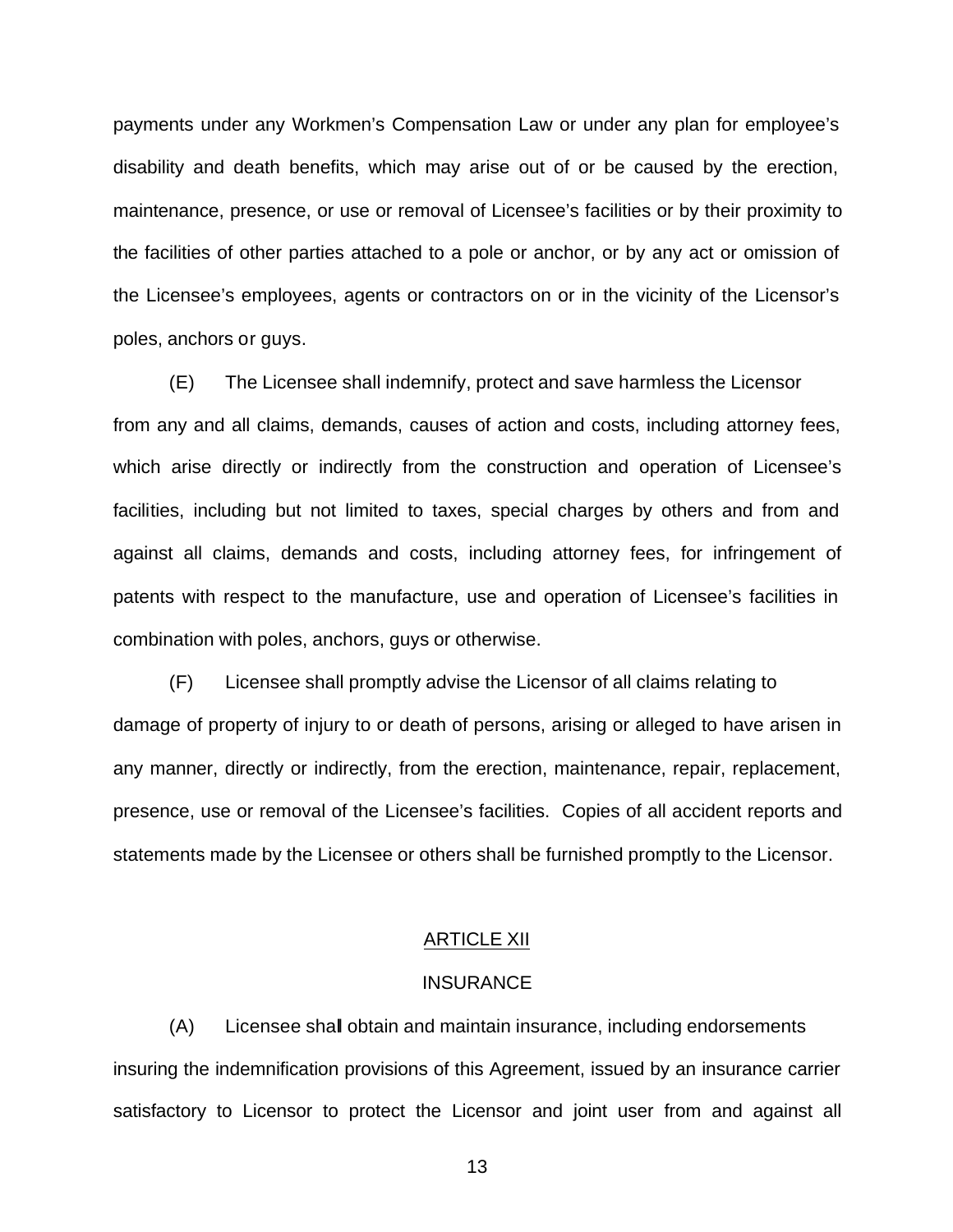claims, demands, causes of actions, judgments, costs, including attorney fees, expenses and liabilities of every kind and nature which may arise or result, directly or indirectly from or by reason of such loss, injury or damage as covered in this Agreement including ARTICLE XI preceding.

(B) The amount of such insurance:

Damage Combined Single Limit

| 1. |                | <b>Insurance Coverage</b><br><b>Worker's Compensation</b>                                                                       | Limits<br>Statutory                                                            |
|----|----------------|---------------------------------------------------------------------------------------------------------------------------------|--------------------------------------------------------------------------------|
|    | a.<br>b.<br>C. | Employer's Liability:<br><b>Bodily Injury by Accident</b><br><b>Bodily Injury by Disease</b><br><b>Bodily Injury by Disease</b> | \$500,000 each accident<br>\$1,000,000 policy limit<br>\$500,000 each employee |
| 2. |                | <b>Comprehensive Automobile</b>                                                                                                 |                                                                                |
|    | a.             | <b>Bodily Injury and Property</b>                                                                                               | \$1,000,000                                                                    |

3. Comprehensive General Liability

| <b>Bodily Injury and Property</b> | \$1,000,000 each person |
|-----------------------------------|-------------------------|
| Damage Combined                   | \$2,000,000 aggregate   |
|                                   |                         |

(C) Licensee shall submit to Licensor certificates by each company insuring

Licensee upon each new issuance or renewal to the effect that is has insured Licensee for all liabilities of Licensee covered by this Agreement and that it will not cancel or change any such policy of insurance issued to Licensee except after 60 days written notice to Licensor.

(D) All insurance required in accordance with (B) and (C) preceding must be effective before Licensor will authorize attachment to a pole and/or anchor, utilization of an anchor/guy strand or occupancy of a conduit system and shall remain in force until such Licensee's facilities have been removed from all such poles, anchors, or conduit systems. In the event that the Licensee shall fail to maintain the required insurance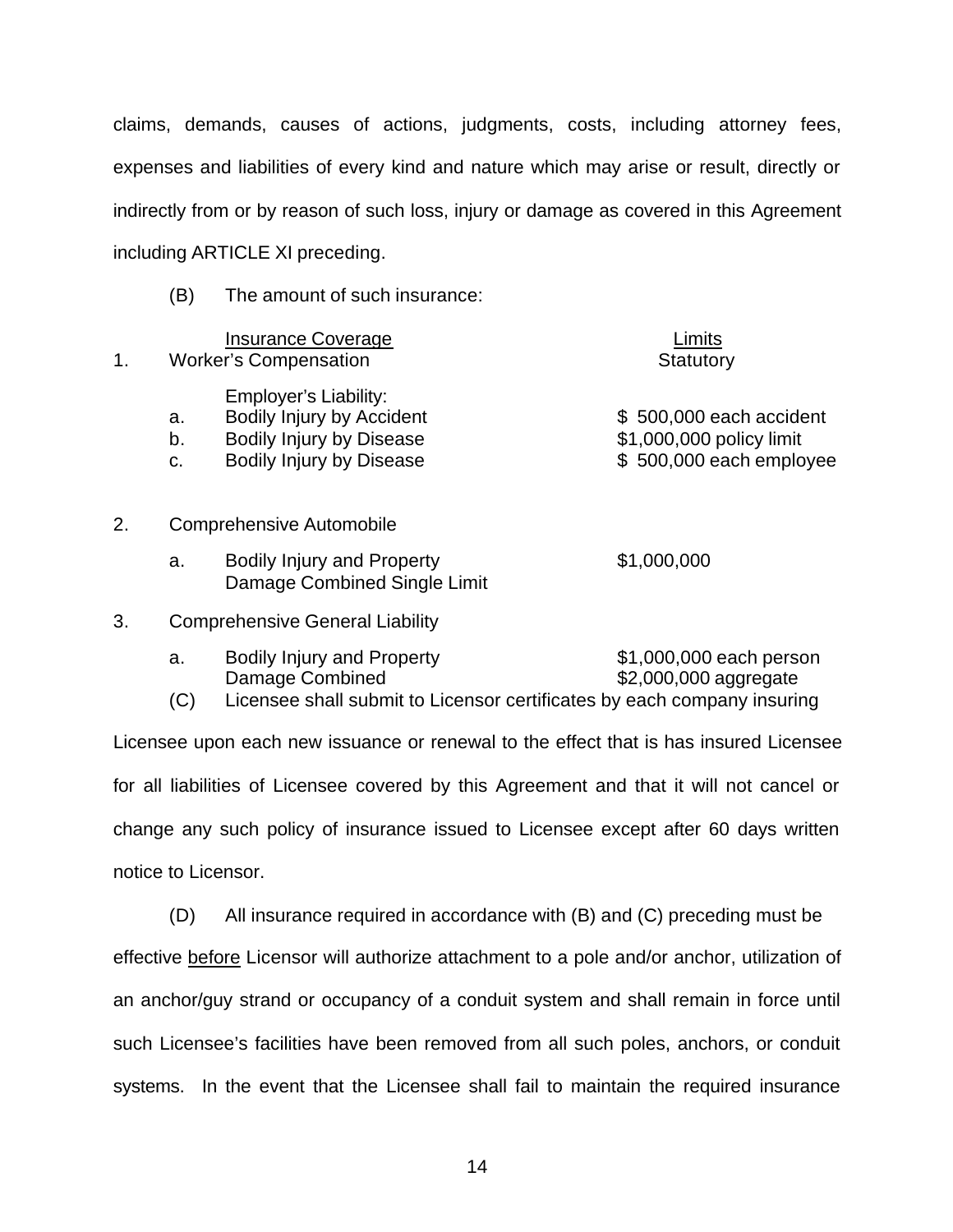coverage, Licensor may pay any premium thereon falling due, and the Licensee shall forthwith reimburse the Licensor for any such premium paid.

#### ARTICLE XIII

#### LICENSE NOT EXCLUSIVE

Nothing herein contained shall be construed as a grant of any exclusive license, right or privilege to Licensee. Licensor shall have the right to grant, renew and extend rights and privileges to others not parties to this Agreement, by contract or otherwise, to use any poles covered by this Agreement.

#### ARTICLE XIV

#### ASSIGNMENT OF RIGHTS

(A) Licensee shall not assign or transfer the privileges contained in this Agreement without the prior consent in writing of Licensor. Licensor shall not unreasonably withhold such consent.

(B) Subject to the provisions of Paragraph (A) hereof, this Agreement shall extend to and bind the successors and assigns of the parties hereto.

#### ARTICLE XV

#### TERMINATION OF AGREEMENT

(A) If licensee shall fail to comply with any of the terms or conditions of this Agreement or default in any of its obligations under this Agreement and shall fail within thirty (30) days after written notice from Licensor to correct such default or noncompliance, Licensor may, at its option, forthwith terminate this Agreement and all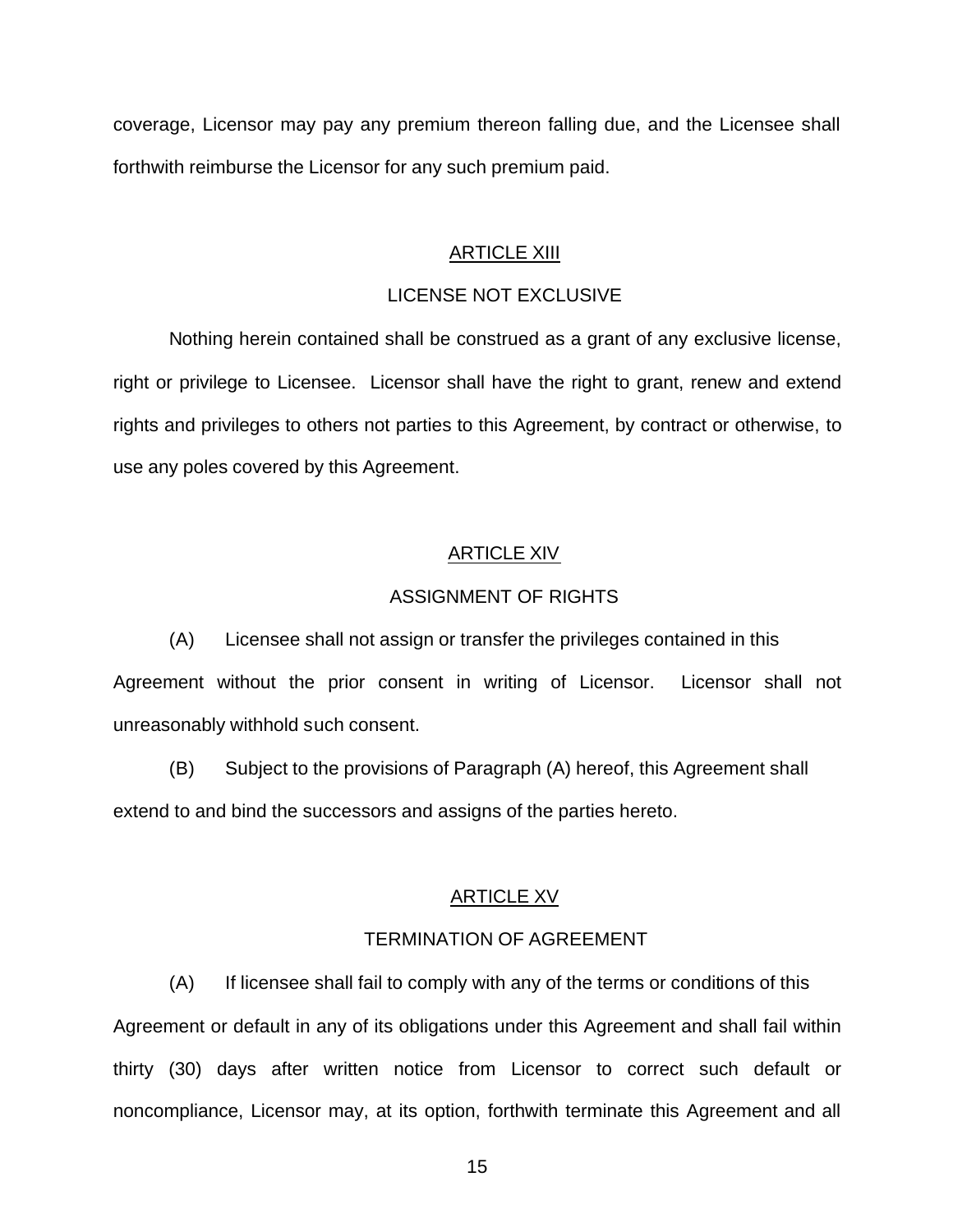licenses granted hereunder, or the licenses covering the poles as to which such default or noncompliance shall have occurred.

(B) Licensor shall have the right to terminate this entire Agreement or individual licenses granted hereunder, without notice

- (1) If the Licensee's facilities are maintained or used in violation of any law or in aid of any unlawful act or understanding; or
- (2) If any permit or other authorization which may be required by any governmental authority for the operation or maintenance of Licensee's fiber, cables, wire, equipment and facilities on Licensor's poles is revoked, denied, or not granted before the date when possession of such permit or authorization becomes a condition of continued operations; or
- (3) If Licensee defaults under ARTICLE IV.

(C) Licensee may terminate this Agreement at any time by removing its facilities from all of Licensor's poles, as provided in ARTICLE IX (B).

#### ARTICLE XVI

#### TERM OF AGREEMENT

This Agreement shall, unless terminated in accordance with its provisions, continue in effect for an initial term of five years. Licensor may terminate this Agreement at the end of the initial term by notifying Licensee in writing at least one (1) year prior to the end of that term. If not so terminated, this Agreement shall continue in force upon the same terms and conditions for a further term of five (5) years, and for successive one (1) year terms thereafter, until terminated by Licensor at the end of any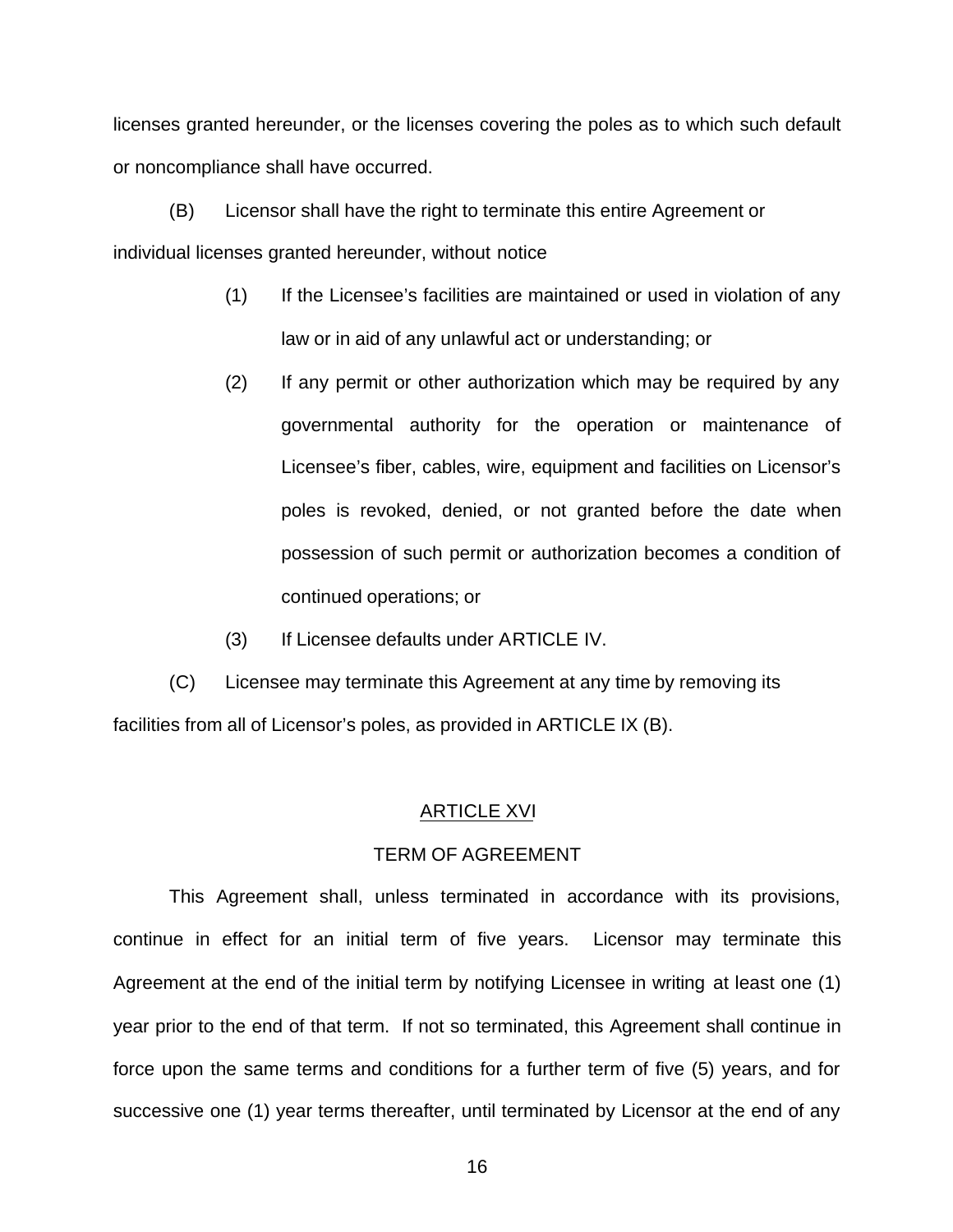such term upon not less than one (1) year's written notice to Licensee. Upon termination of the Agreement in accordance with any of its terms, all outstanding licenses shall terminate and Licensee shall immediately remove its fiber, cables, equipment and facilities form all poles of Licensor. Upon Licensee's failure to do so, Licensor shall have the right to remove Licensee's fiber, cable, equipment and facilities at the cost and expense of Licensee and without any liability therefore.

#### ARTICLE XVII

#### **NOTICES**

Notices under this Agreement may be given by posting the same in first class mail to the Licensee as follows:

Unite Private Networks, LLC

P.O. Box 25526

Kansas City, MO 64119

and to the Licensor as follows:

Mayor

City of Grand Island

P.O. Box 1968

Grand Island, NE 68802-1968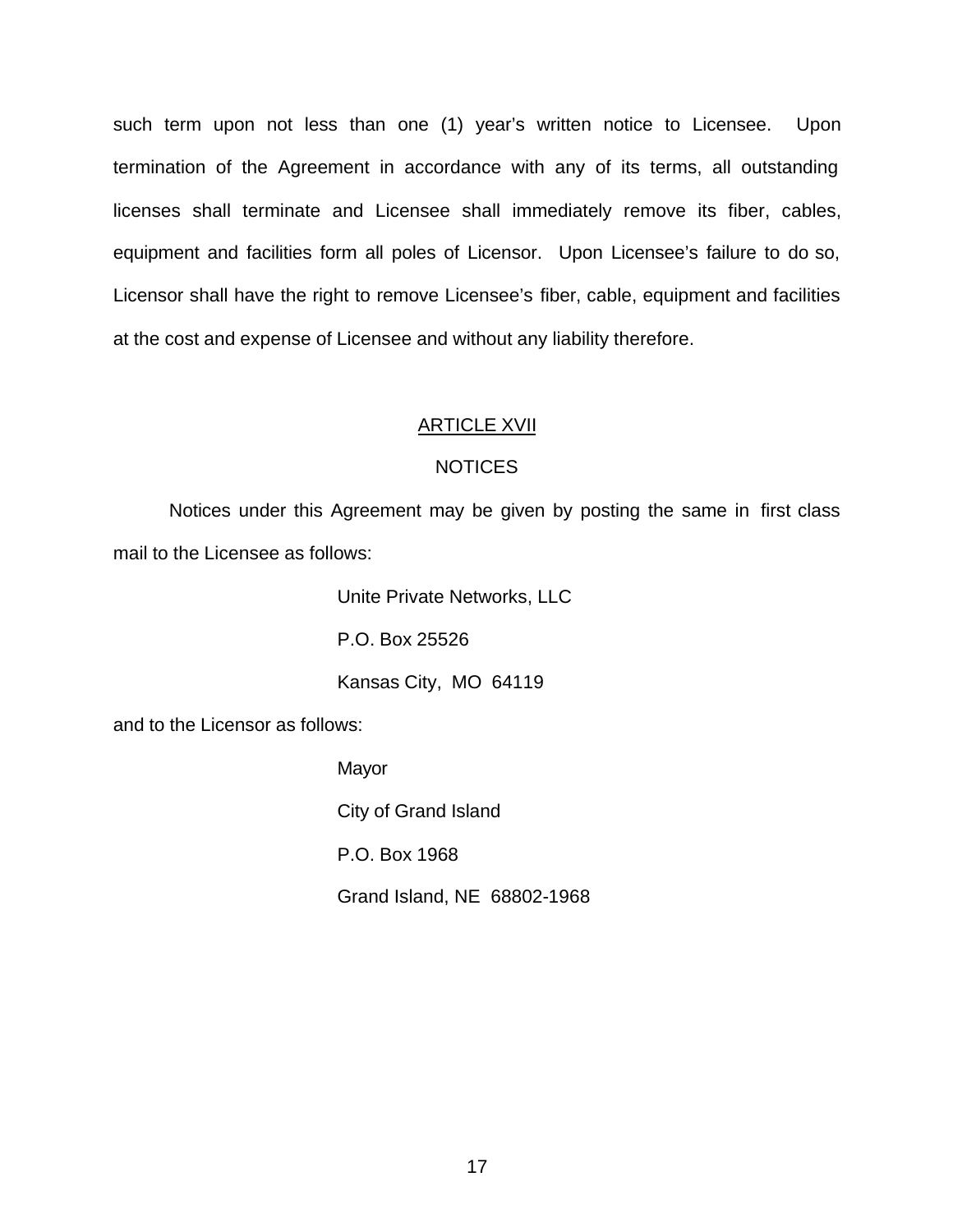#### ARTICLE XVIII

#### RECORDS

The Licensee shall file a complete set of as-built records for its communication/education system, including all extensions and modification in the Grand Island Electric Utilities Department for the area where the Licensor provides electric power.

#### ARTICLE XIX

#### SERVICE AREA

The Licensee shall provide service to all properties within the service area shown on Exhibit No. C, attached hereto and made a part hereof by reference.

#### ARTICLE XX

#### WAIVER OF LIABILITY

Because the Licensor may annex all or part of the Licensee's service area and may install utility services some time in the future, the Licensee waives all liability, claims or causes of action which it may have against the Licensor for damages caused to its communication/education system in connection with the installation of utility services within designated utility easements, streets, alleys or rights-of-way except where such damages are the result of gross negligence or intentional acts on the part of the Licensor, its employees, agents or officers.

IN WITNESS WHEREOF, the parties hereto have executed this Agreement in duplicate as of the day and year first written above.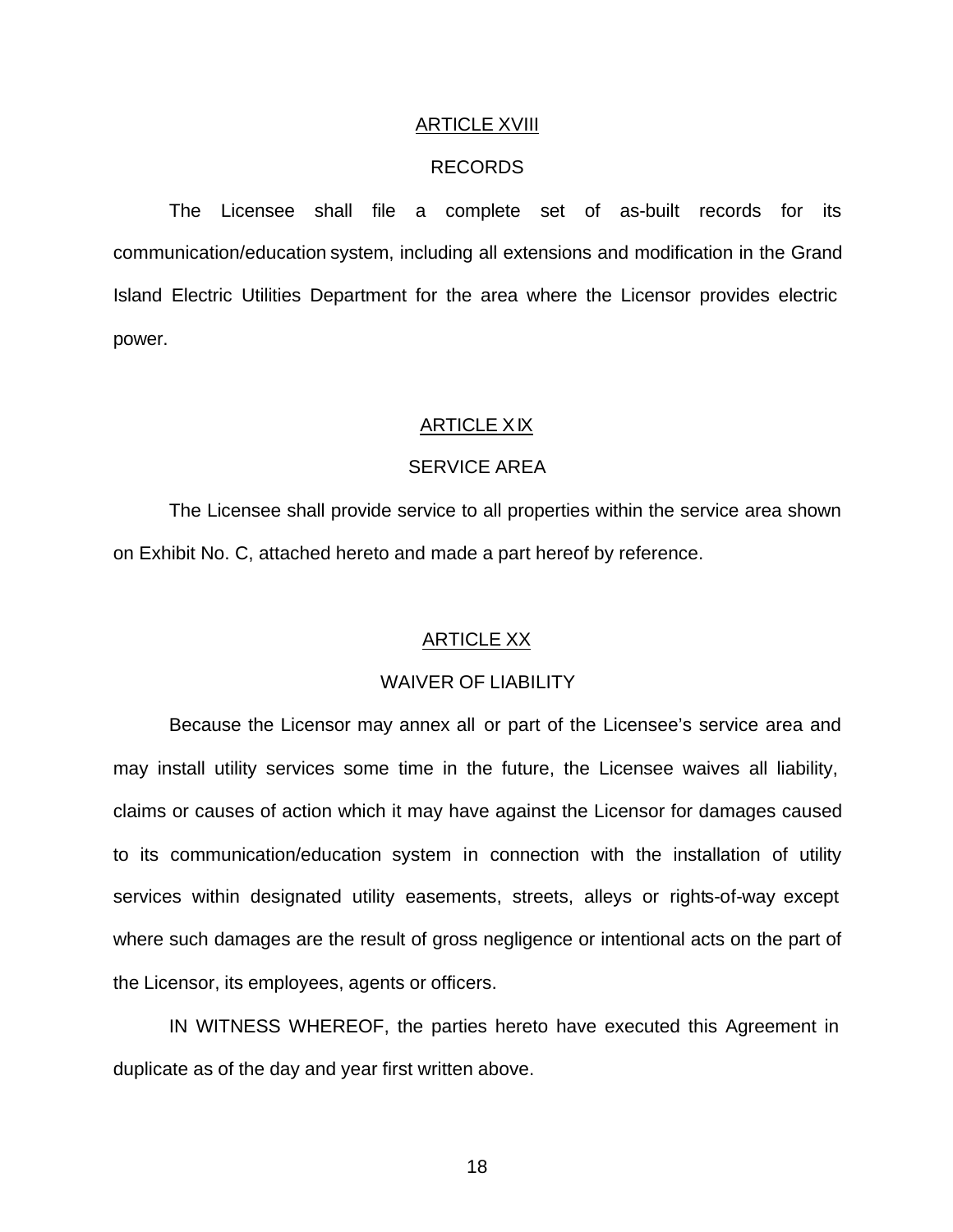| <b>WITNESS (ATTEST)</b> | UNITE PRIVATE NETWORKS, LLC       |
|-------------------------|-----------------------------------|
|                         |                                   |
|                         | Title <u>____________________</u> |
| <b>WITNESS (ATTEST)</b> | CITY OF GRAND ISLAND, NEBRASKA,   |
|                         | A Municipal Corporation           |
|                         | BY.                               |
|                         | Title: Mayor                      |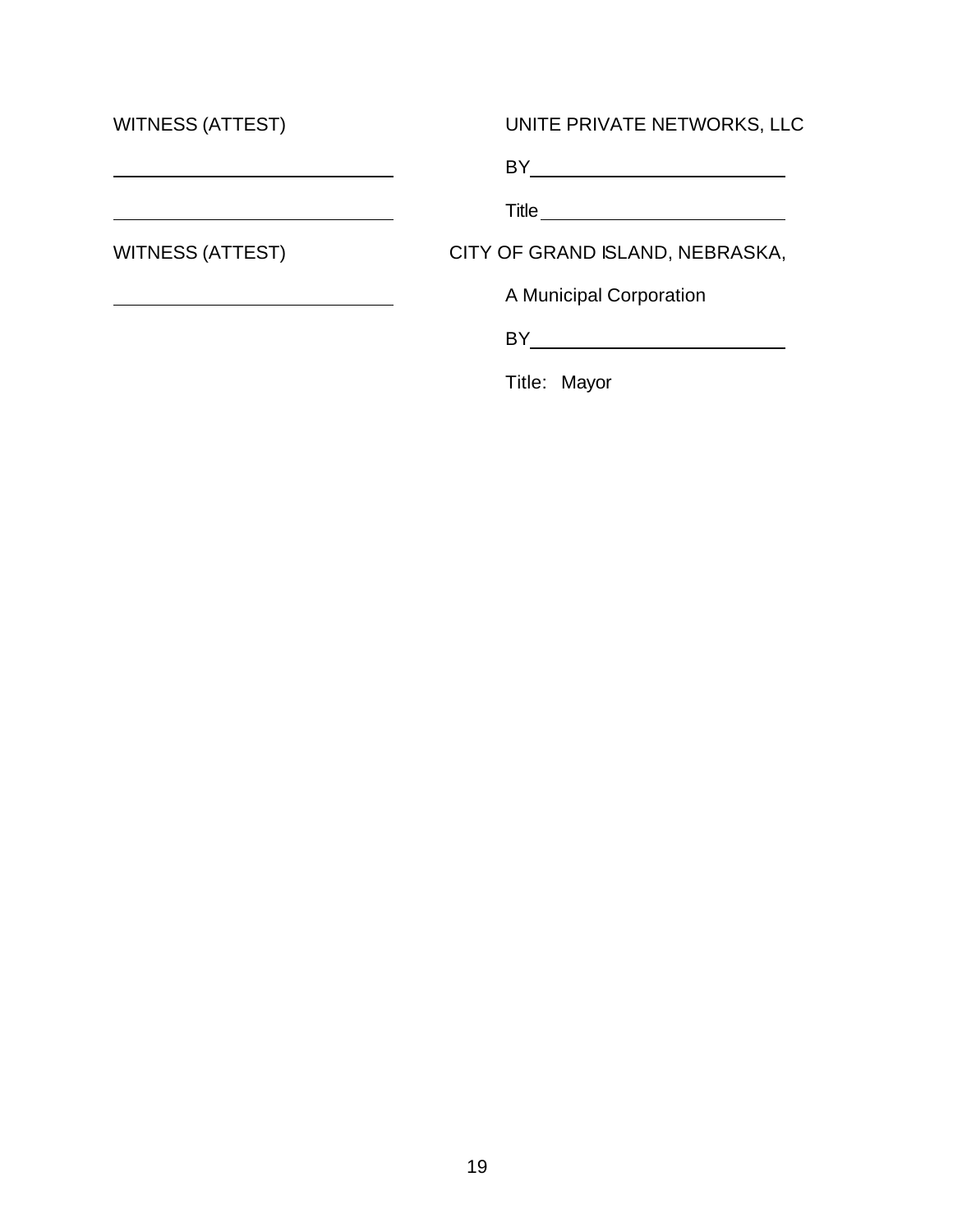#### APPLICATION AND POLE ATTACHMENT LICENSE

\*Pole Attachment Application No. \_\_\_\_\_\_\_\_ Date

(Licensee)

(Street Address)

(City and State)

#### CITY OF GRAND ISLAND UTILITIES DEPARTMENT:

In accordance with the terms and conditions of the License Agreement between us, dated \_\_\_\_\_\_\_\_\_\_\_\_\_\_\_\_\_\_\_\_\_, application is hereby made for a nonexclusive license to attach communications facilities to \_\_\_\_\_\_\_ poles, \_\_\_\_\_\_\_\_\_ anchors, and/or utilize anchor/guy strands.

| Pole Location:                       |  |
|--------------------------------------|--|
| Equipment to be attached:            |  |
| Description of requested attachment: |  |

Pole Location: The contract of the contract of the contract of the contract of the contract of the contract of the contract of the contract of the contract of the contract of the contract of the contract of the contract of Equipment to be attached: Description of requested attachment:

Pole Location: Equipment to be attached: Description of requested attachment:

#### *USE REVERSE SIDE FOR ADDITIONAL LOCATIONS*

(Licensee)

By: 

Title: **The Community of the Community of the Community of the Community of the Community of the Community of the Community of the Community of the Community of the Community of the Community of the Community of the Commun** 

Phone Number:

\* Individual applications to be numbered in sequential ascending order by License.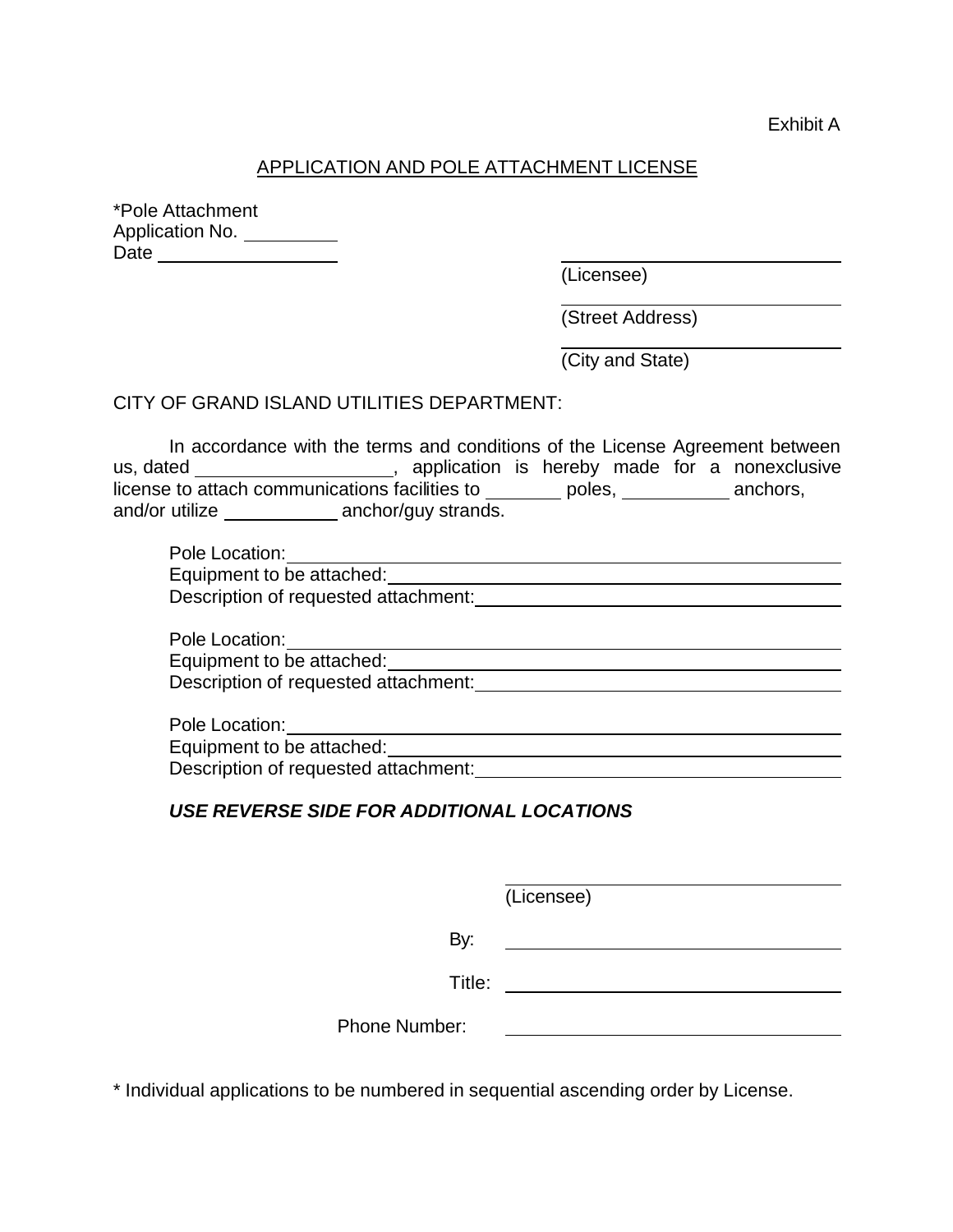Pole Attachment License Number \_\_\_\_\_\_\_\_\_\_\_\_ is hereby granted to attach the communications facilities described in this application to  $\_\_\_\_\_\_$  poles, anchors, utilize \_\_\_\_\_\_\_\_\_ anchor/guy strands.

### CITY OF GRAND ISLAND UTILITIES DEPARTMENT (Licensor)

By: <u> Alexandria de la contrada de la contrada de la contrada de la contrada de la contrada de la contrada de la c</u>

Title:

Phone Number: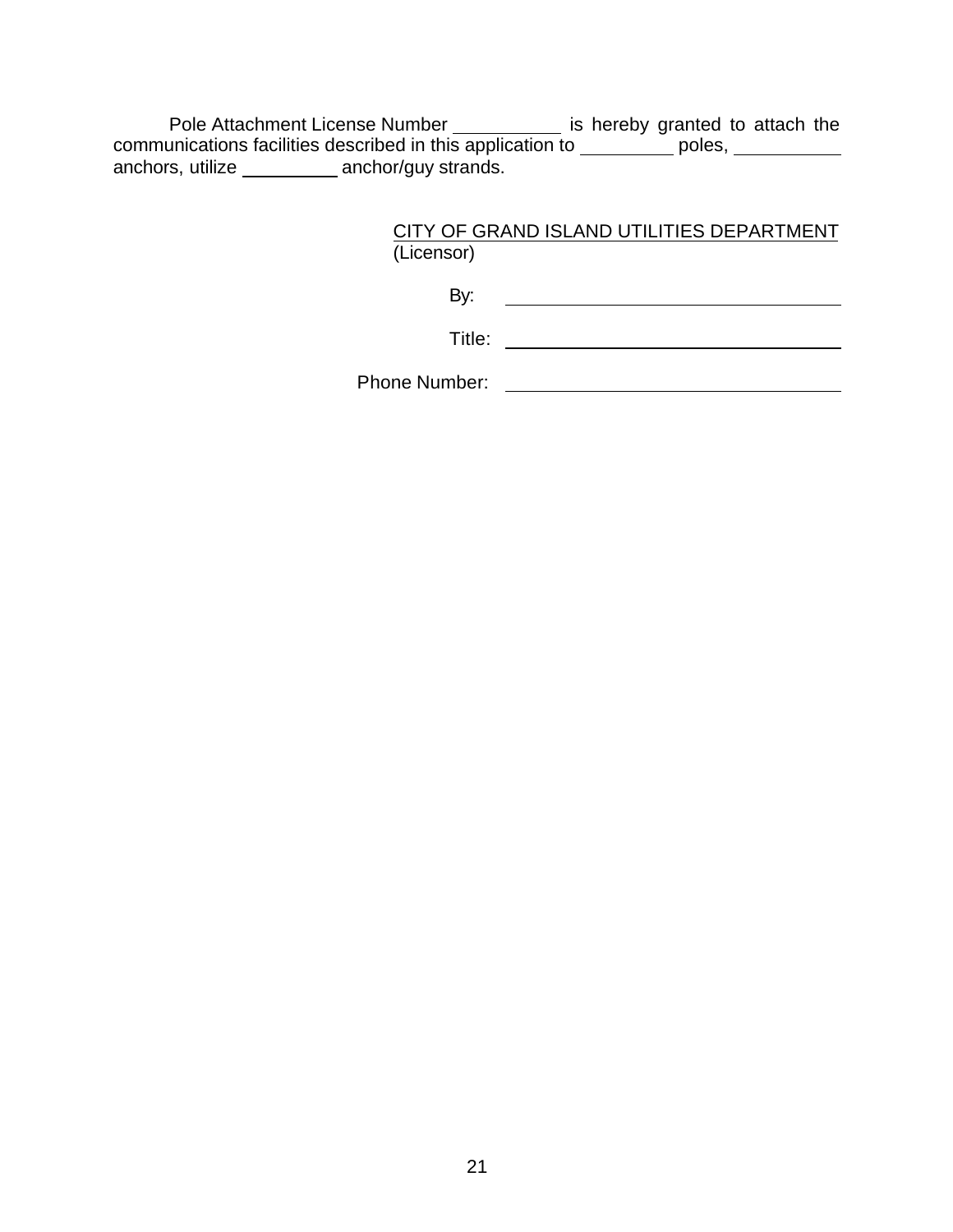| Pole Location:                       |  |
|--------------------------------------|--|
| Equipment to be attached:            |  |
| Description of requested attachment: |  |

| Pole Location:                       |  |
|--------------------------------------|--|
| Equipment to be attached:            |  |
| Description of requested attachment: |  |

| Pole Location:                       |  |
|--------------------------------------|--|
| Equipment to be attached:            |  |
| Description of requested attachment: |  |

Pole Location: Equipment to be attached: Description of requested attachment: Description of requested attachment:

| Pole Location:                       |  |
|--------------------------------------|--|
| Equipment to be attached:            |  |
| Description of requested attachment: |  |

| Pole Location:                       |  |
|--------------------------------------|--|
| Equipment to be attached:            |  |
| Description of requested attachment: |  |

| Pole Location:                       |  |
|--------------------------------------|--|
| Equipment to be attached:            |  |
| Description of requested attachment: |  |

| Pole Location:                       |  |
|--------------------------------------|--|
| Equipment to be attached:            |  |
| Description of requested attachment: |  |

| Pole Location:                       |  |
|--------------------------------------|--|
| Equipment to be attached:            |  |
| Description of requested attachment: |  |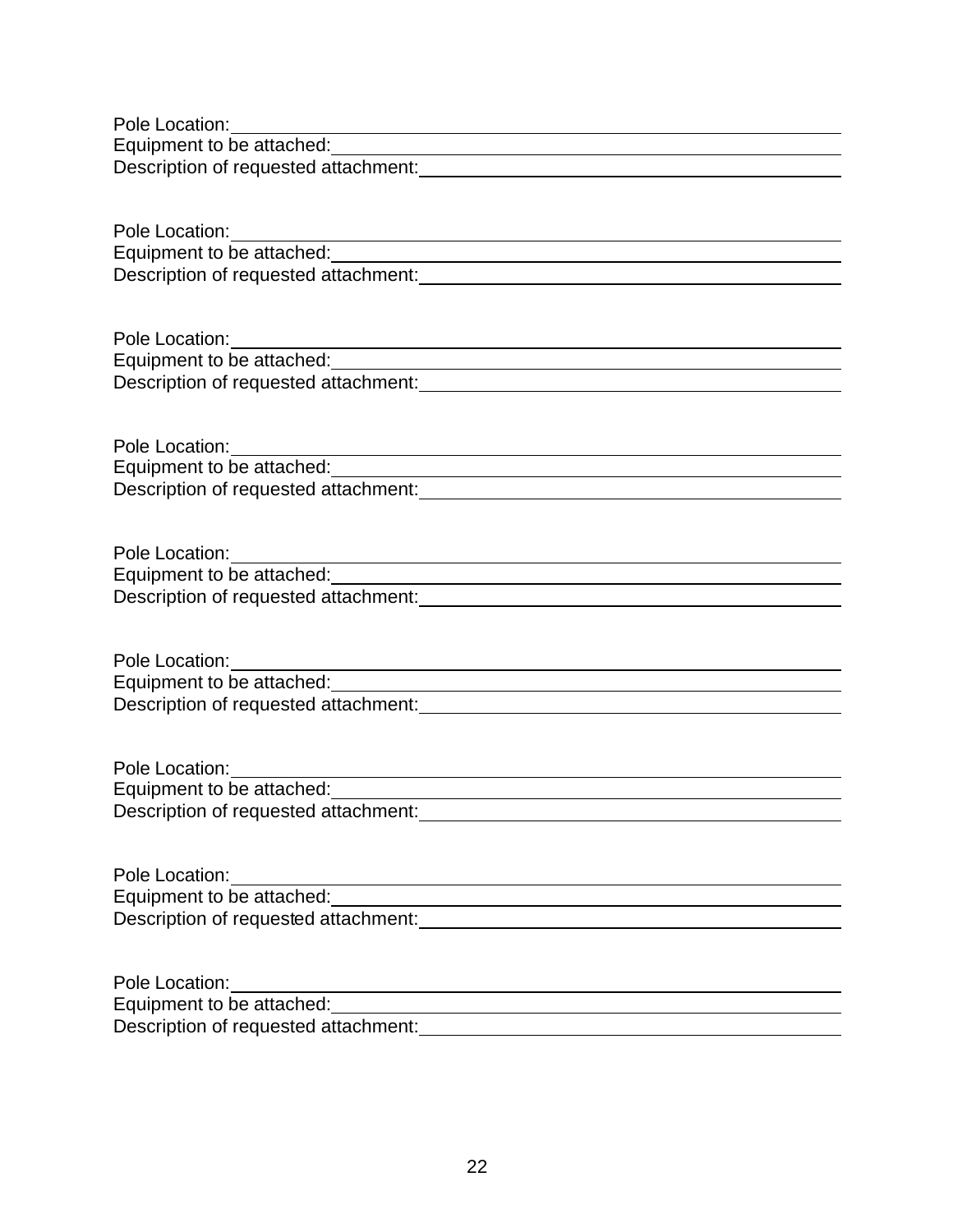Exhibit B

### NOTIFICATION OF POLE ATTACHMENT ABANDONMENT

\* Abandonment Notice No.

Date <u>\_\_\_\_\_\_\_\_\_\_\_\_\_\_\_\_\_\_\_\_\_\_\_\_\_</u>

(Licensee)

(Street Address)

(City and State)

#### CITY OF GRAND ISLAND UTILITIES DEPARTMENT:

In accordance with the terms and conditions of the License Agreement between us, dated \_\_\_\_\_\_\_\_\_\_\_\_\_\_\_\_\_\_\_, notification is hereby made of abandonment of pole attachments of communications equipment as listed below:

| Pole Location: |  |
|----------------|--|
| Pole Location: |  |
| Pole Location: |  |

Pole Location: *(Use reverse side for additional locations)*

(Licensee)

By: 

Title:

Phone Number:

CITY OF GRAND ISLAND UTILITIES DEPARTMENT (Licensor)

Title:

By:

Phone Number: <u>\_\_\_\_\_\_\_\_\_\_\_\_\_\_\_\_\_\_\_\_\_\_\_\_\_\_\_</u>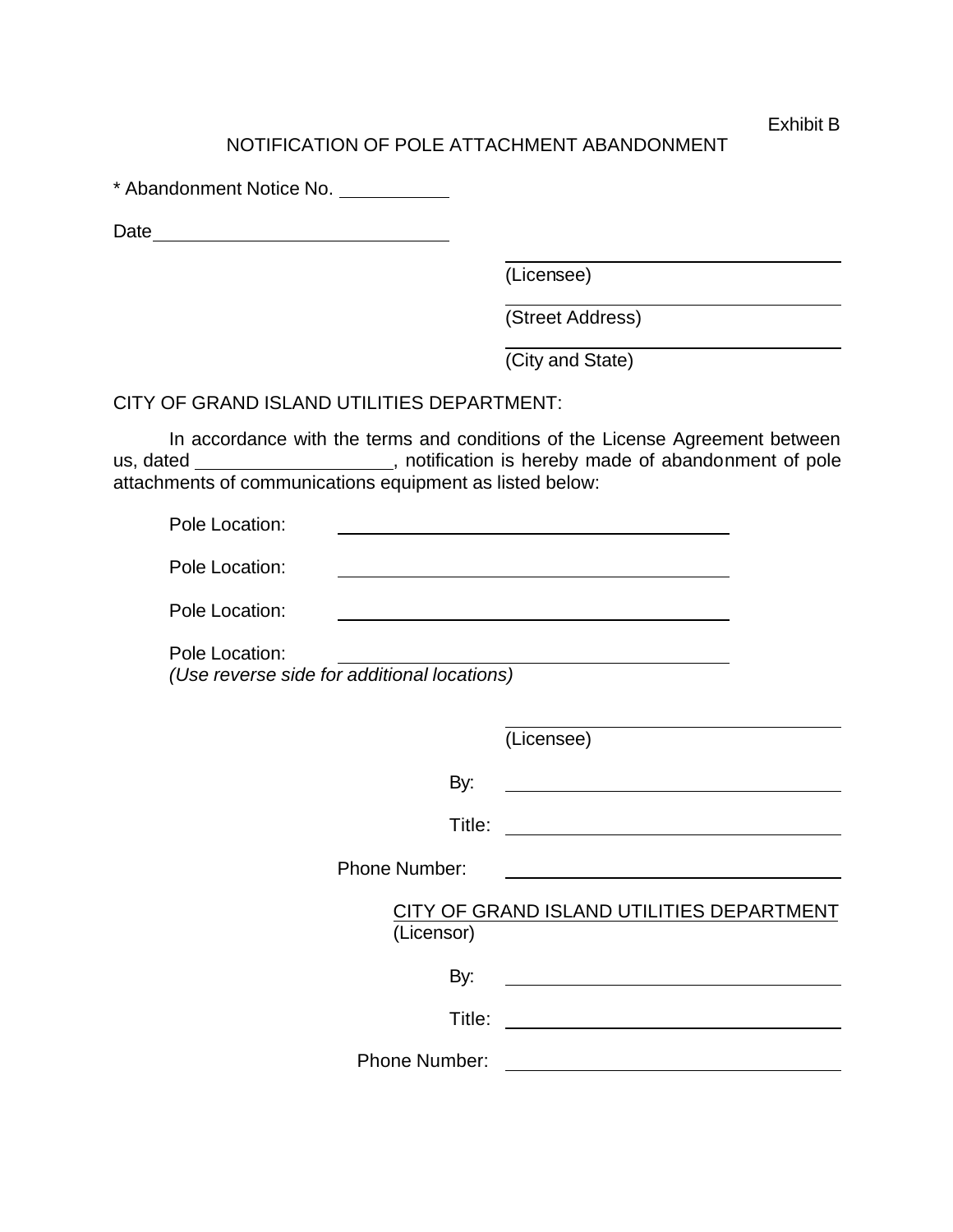\*Individual abandonment notifications to be numbered in sequential ascending order by Licensee.

| Pole Location: <u>contract and the contract of the contract of the contract of the contract of the contract of the contract of the contract of the contract of the contract of the contract of the contract of the contract of t</u> |
|--------------------------------------------------------------------------------------------------------------------------------------------------------------------------------------------------------------------------------------|
|                                                                                                                                                                                                                                      |
|                                                                                                                                                                                                                                      |
|                                                                                                                                                                                                                                      |
|                                                                                                                                                                                                                                      |
|                                                                                                                                                                                                                                      |
| Pole Location: <u>New York: New York: New York: New York: New York: New York: New York: New York: New York: New York: New York: New York: New York: New York: New York: New York: New York: New York: New York: New York: New Yo</u> |
| Pole Location: <u>contract and contract and contract and contract and contract and contract and contract and contract and contract and contract and contract and contract and contract and contract and contract and contract an</u> |
| Pole Location:                                                                                                                                                                                                                       |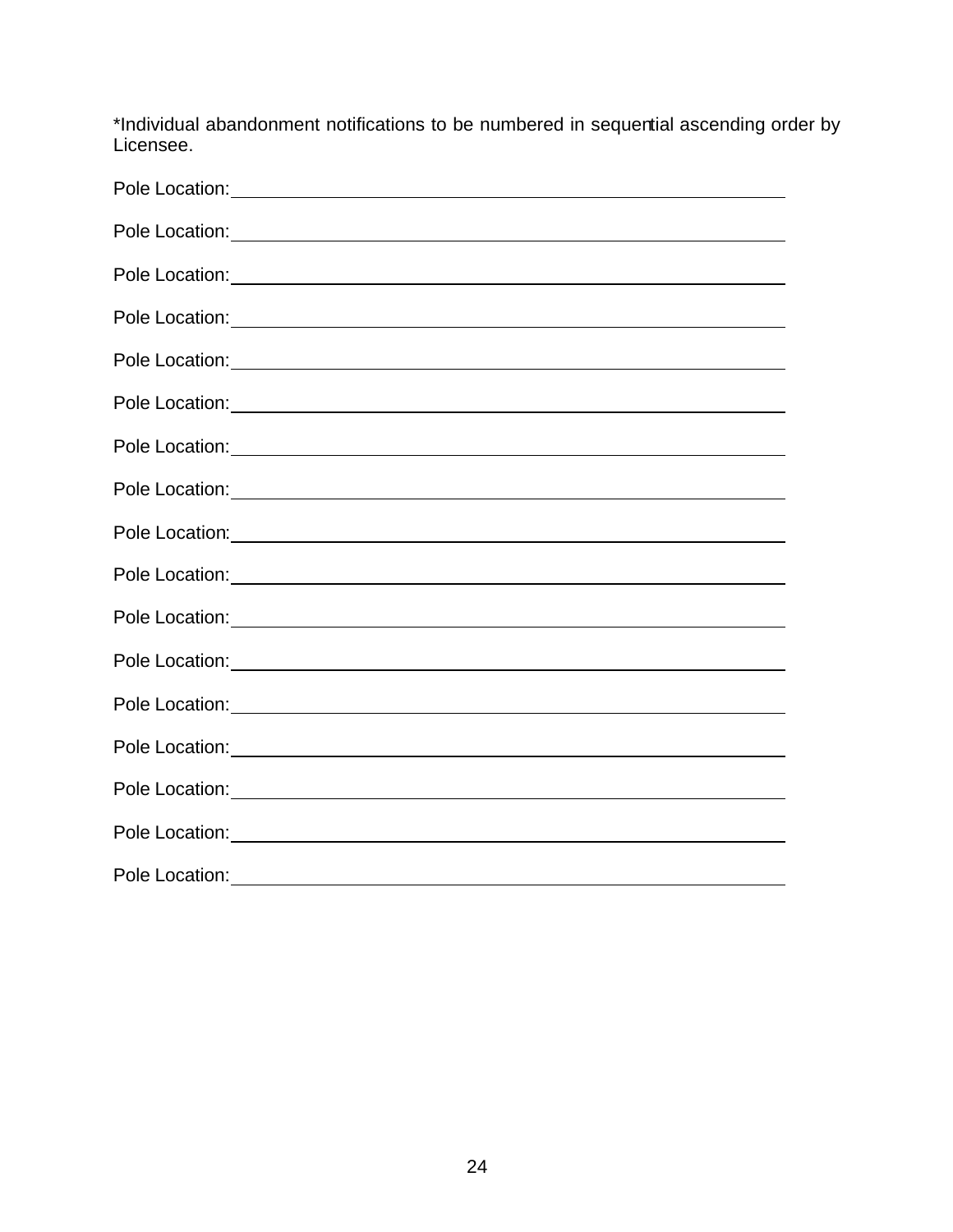#### APPENDIX 1

#### SCHEDULE OF FEES AND CHARGES

THIS APPENDIX 1 is, from the effective date hereof, an integral part of the License Agreement between the City of Grand Island, herein called Licensor, and Unite Private Networks, LLC, therein called Licensee, dated  $\blacksquare$ , (hereinafter called the Agreement), and contains the fees and charges governing the use of Licensor's poles to accommodate the fiber, cable, wire equipment and facilities of Licensee in the territory in which both parties hereto now or hereafter operate. The effective date of this APPENDIX 1 is .

#### POLE ATTACHMENTS

#### 1. ATTACHMENT FEE: \$4.00 per pole per annum.

#### a. *Computation:*

For the purpose of computing the total attachment fees due hereunder, the total fee shall be based upon the number of poles to which attachments are actually made, on the first day of June and the first day of December of each year. The first advance payment of the annual charge for Licenses granted under this Agreement shall be prorated from the date that the attachment is made to the pole to the first regular payment date.

#### b. *Payment Date:*

Attachment fees shall be due and payable semiannually, in advance, on the first day of January for the first half of the calendar year next preceding, and on the first day of July for the last half of the calendar year.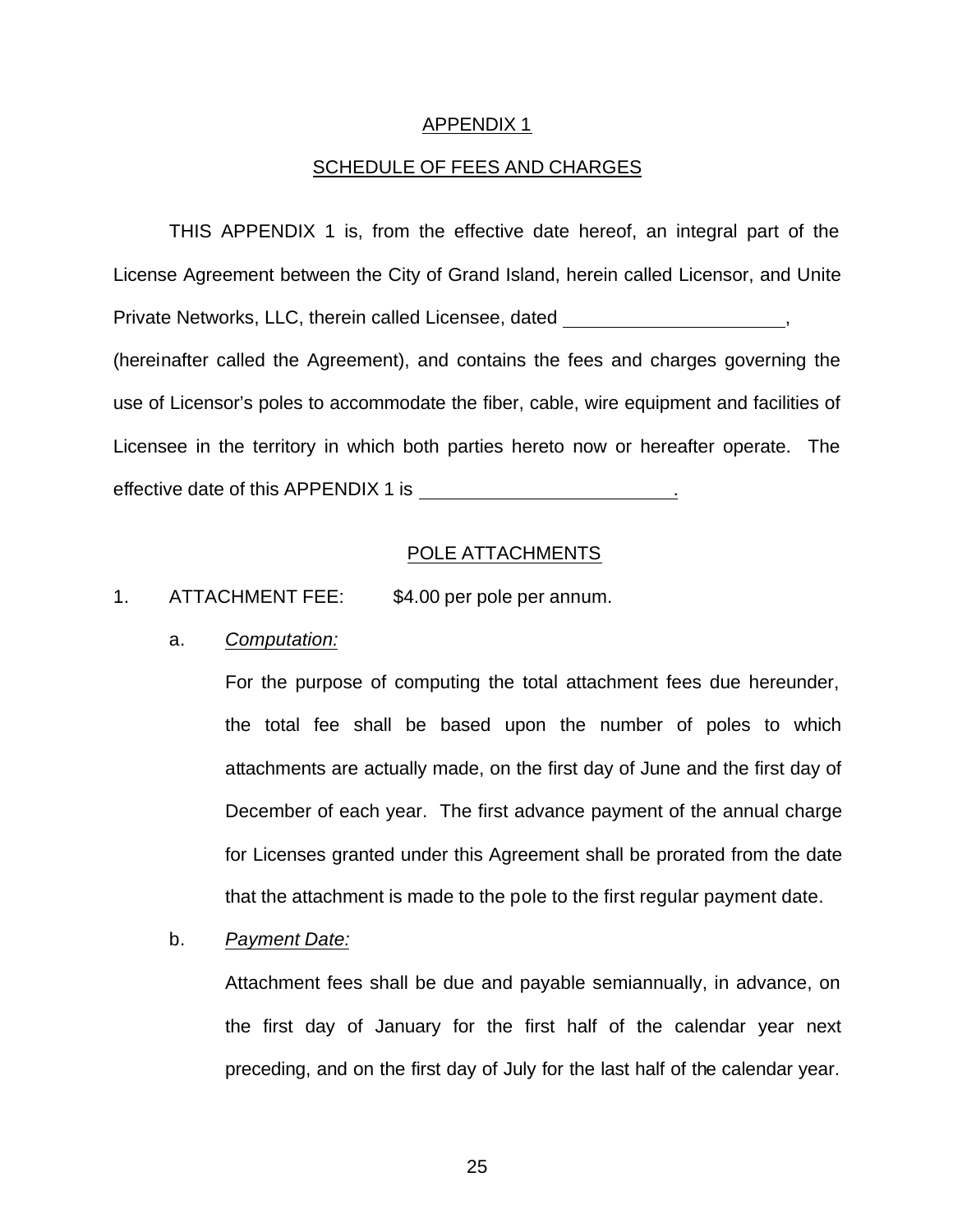Failure to pay such fees within 20 days after presentment of the bill therefore or on the specified payment date, whichever is later, shall constitute a default of this Agreement.

c. *Termination of License:*

Upon termination or surrender of a license granted hereunder, the applicable attachment fee shall be prorated for the period during which the attachment was made to Licensor's pole during the final semiannual period and shall be credited to Licensee; provided, however, that there shall be no proration of an attachment fee if the license is terminated as a result of any act or omission of Licensee in violation of this Agreement.

#### 2. OTHER CHARGES

#### a. *Computation:*

(1) All charges incurred by Licensor as a result of inspections, engineering, rearrangements, removals of Licensee's facilities from Licensor's poles and any other work performed for Licensee shall be based upon the full cost and expense to Licensor for performing such work plus the appropriate current overhead rate on the costs incurred in performing such work for Licensee. The cost to Licensor shall be determined in accordance with the regular and customary methods used by Licensor in determining such costs.

(2) The charge for replacement of poles shall include the entire non-betterment cost to Licensor, including the increased cost of larger poles, sacrificed life value of the poles removed, cost of removal less any salvage recovery and the cost of transferring Licensor's facilities from the old to the new poles.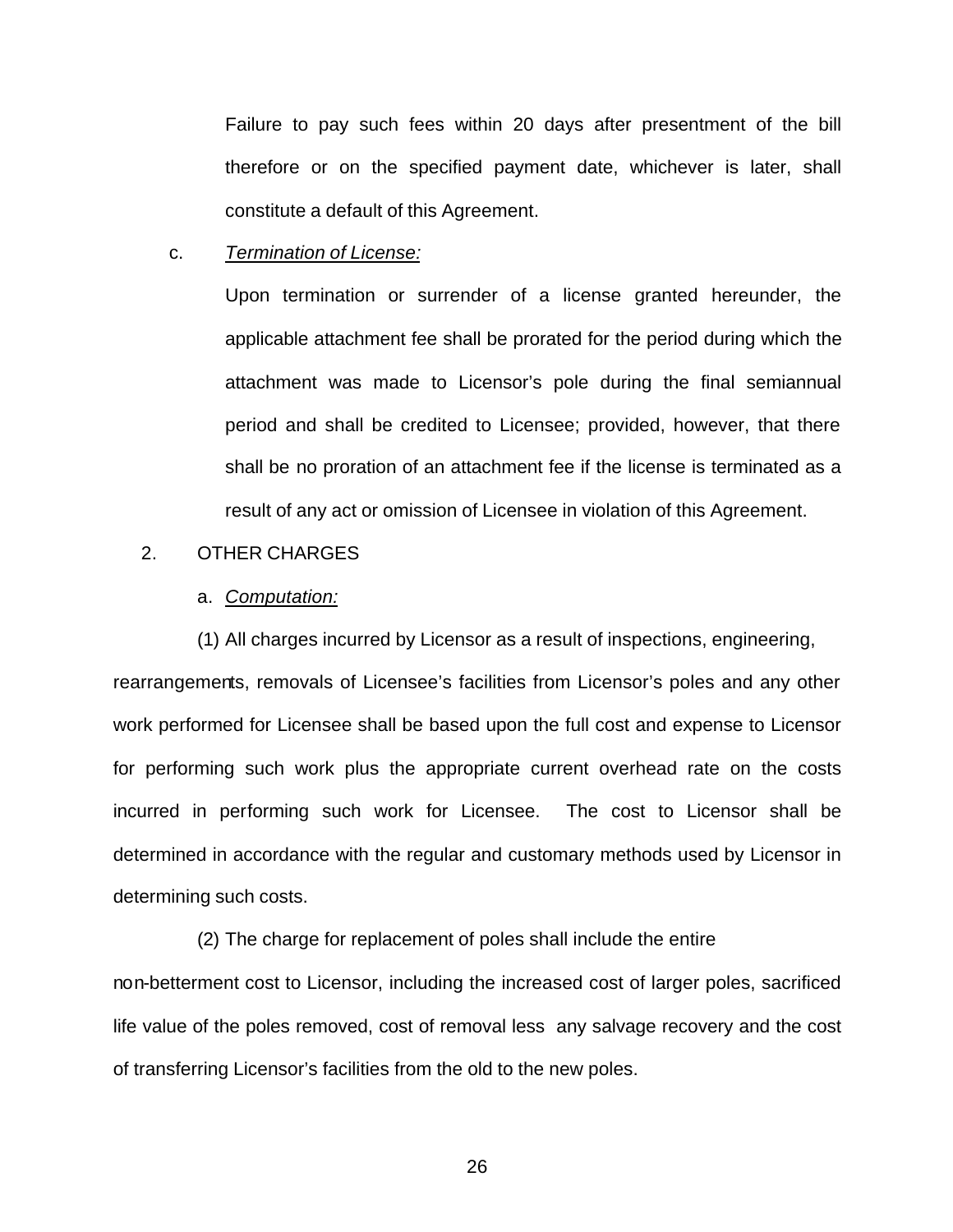### b. *Payment Date:*

All bills for such other charges shall be payable upon presentment to Licensee, and shall be deemed delinquent if not paid within 30 days after presentment to Licensee.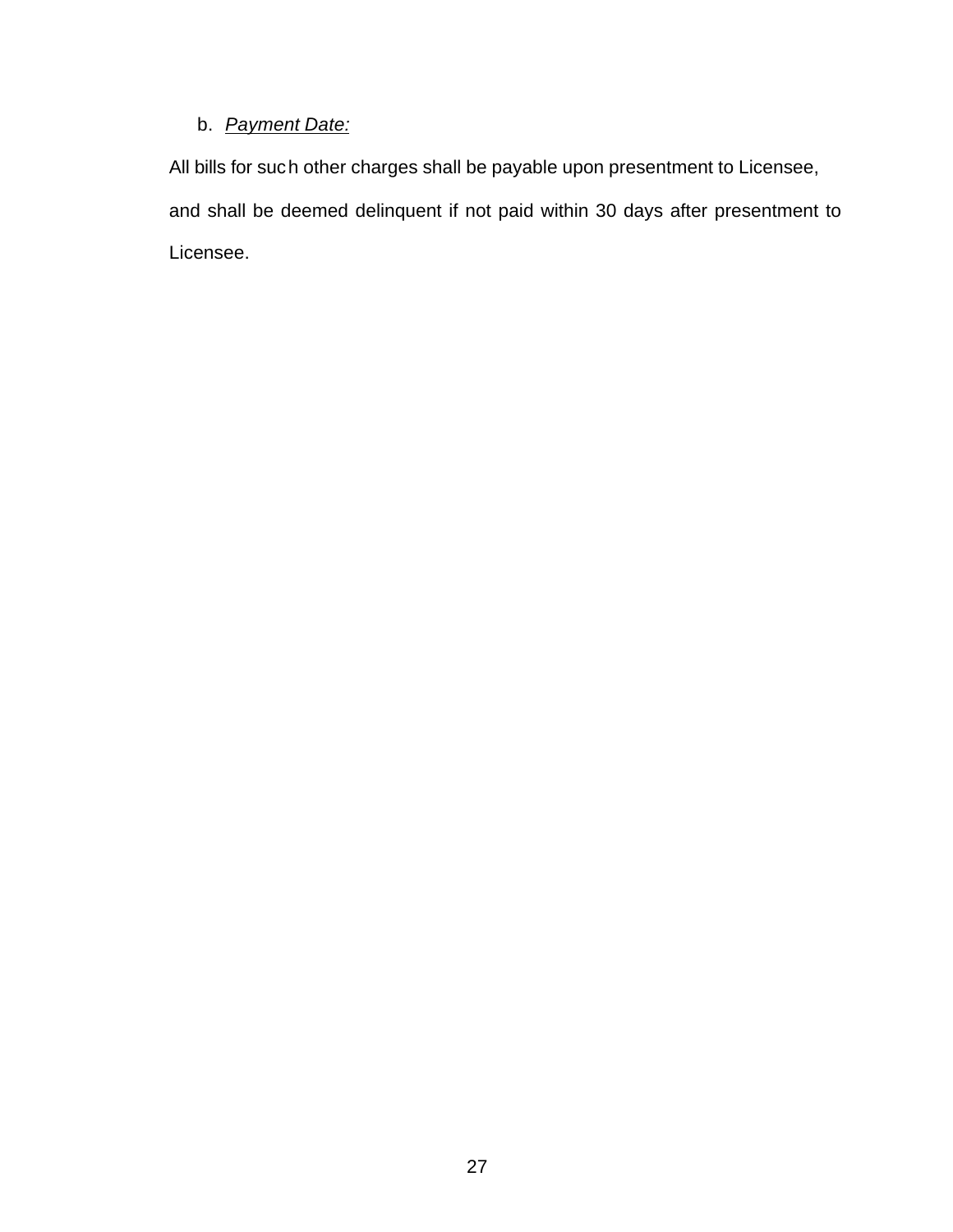DATED:

<u> 1980 - Johann Barbara, martin a</u>

<u> 1980 - Johann Barbara, martxa alemaniar a</u>

## WITNESS (ATTEST) UNITE PRIVATE NETWORKS, LLC

BY

Title:

WITNESS (ATTEST) CITY OF GRAND ISLAND, NE

A Municipal Corporation

BY

Title: Mayor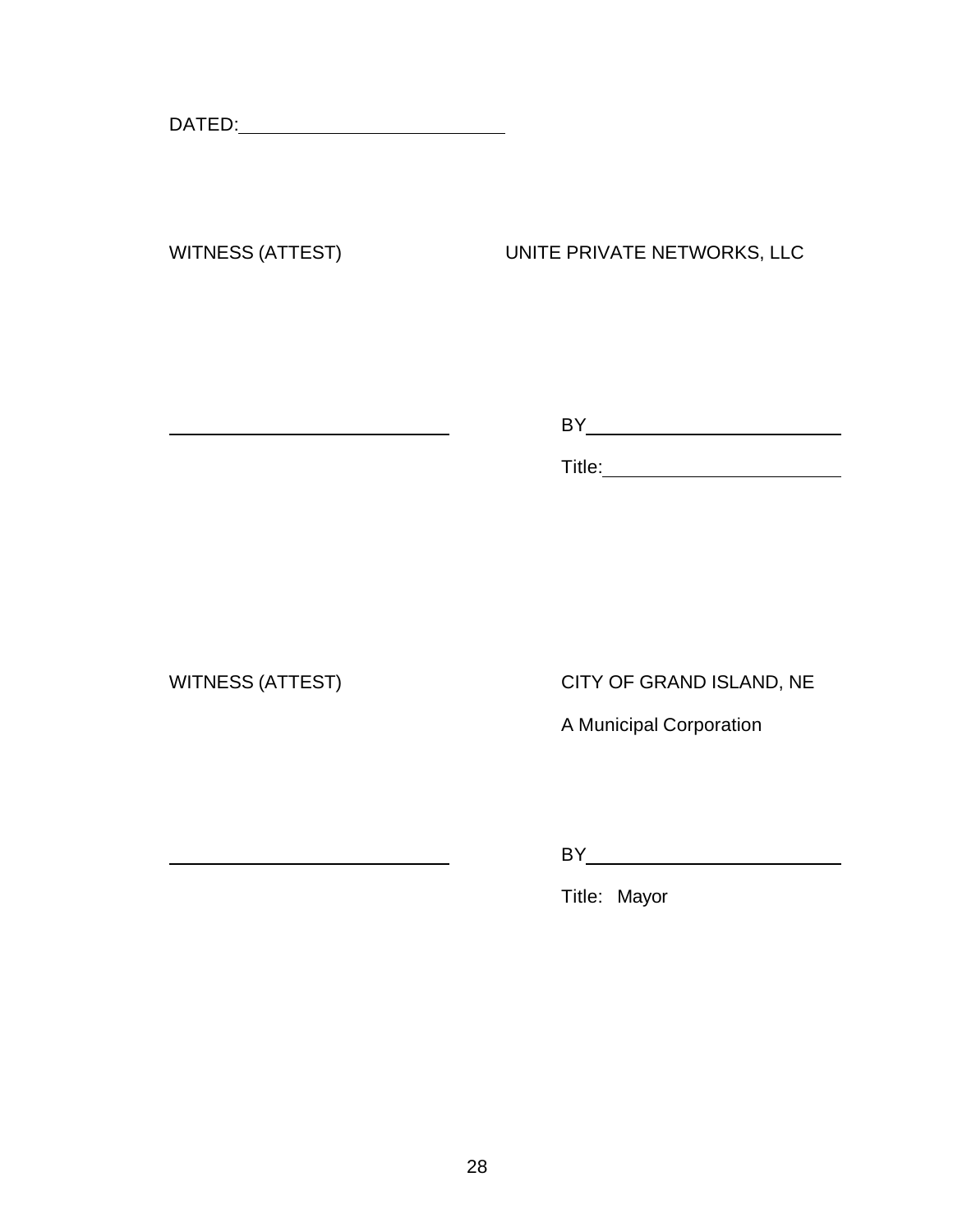#### APPENDIX 2

#### ATTACHMENTS TO POLES

THIS APPENDIX 2 is, from the effective date hereof, an integral part of the License Agreement (hereinafter called the Agreement) between the City of Grand Island, therein called Licensor, and Unite Private Networks, LLC, therein called Licensee, dated and contains certain minimum requirements and specifications governing the attachment of fiber, cables, equipment and facilities of Licensee (sometimes called Attachments in this Appendix) to poles of Licensor in the territory in which both parties hereto now or hereafter operate. The effective date of this Appendix 2 is \_\_\_\_\_\_\_\_\_\_\_\_\_\_\_\_\_\_\_\_\_\_\_.

#### GENERAL

1. The Licensee is responsible for the proper design, construction and maintenance of its Attachments. Attachments generally will be limited to strand support cable, wire, service drops, terminals and necessary appurtenances deemed by Licensor to be suitable for pole mounting.

2. Any rearrangement of Licensor's facilities or replacement of poles required to accommodate Licensee's Attachments shall be done by Licensor or a contractor authorized by Licensor.

3. The fees and charges specified in APPENDIX 1 shall be applicable, (to all licenses granted to Licensee hereunder) without regard to the methods of attachment used.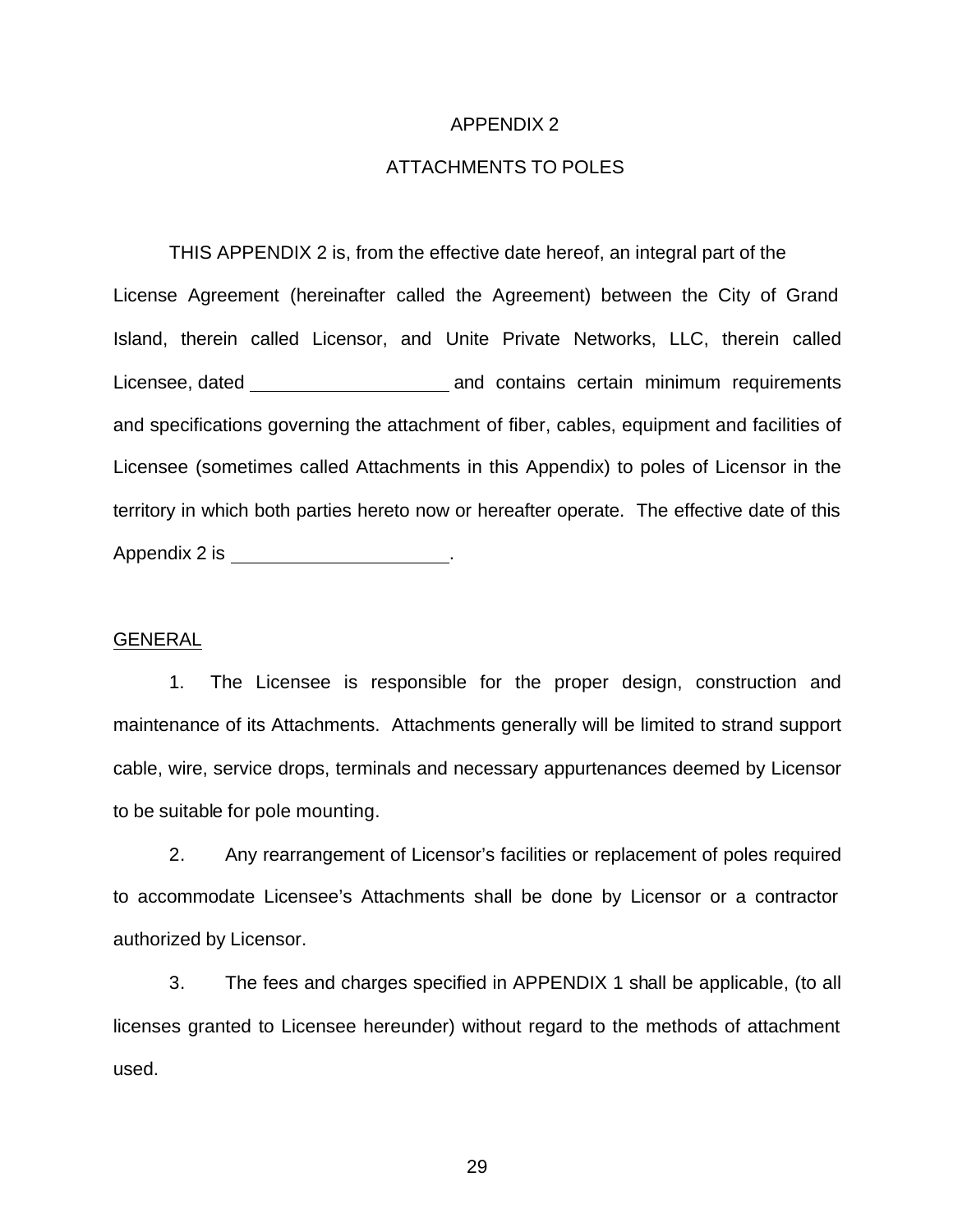4. Licensee's Attachments shall be plainly identified by appropriate marking, satisfactory to Licensor.

5. Licensee's workmen shall assure themselves that any pole to be climbed has sufficient strength or is adequately braced or guyed to support the weight of the workmen.

6. All requirements of the National Electrical Safety Code referred to herein shall mean the 2007 Edition of such code, or any later amendment or replacement thereof, and shall include any additional requirements of any applicable Federal, State, County or Municipal Code. References to simply the Safety Code, or to N.E.S.C., have the same meaning.

7. While many of the standards and technical requirements for Licensee's cable, equipment and facilities are set forth herein, Licensor reserves the right to specify the type of construction required in situations not otherwise covered in this Appendix. In such cases, Licensor will in its discretion furnish to Licensee written material which will specify and explain the required construction.

8. Licensee's Attachments shall not use or carry voltages or currents in excess of the limits prescribed for cable television conductors by the National Electrical Safety Code Section 230 F1 & F2. However, all parts of the Licensee's Attachments carrying voltages in excess of 60 volts AC (rms) to ground or 135 volts DC to ground, except for momentary signaling or control voltages, shall be enclosed in an effectively grounded sheath or shield. All energized parts of Licensee's Attachments shall be suitably covered to prevent accidental contact to the general public, Licensor's workmen or workmen of another licensee having facilities on the same pole.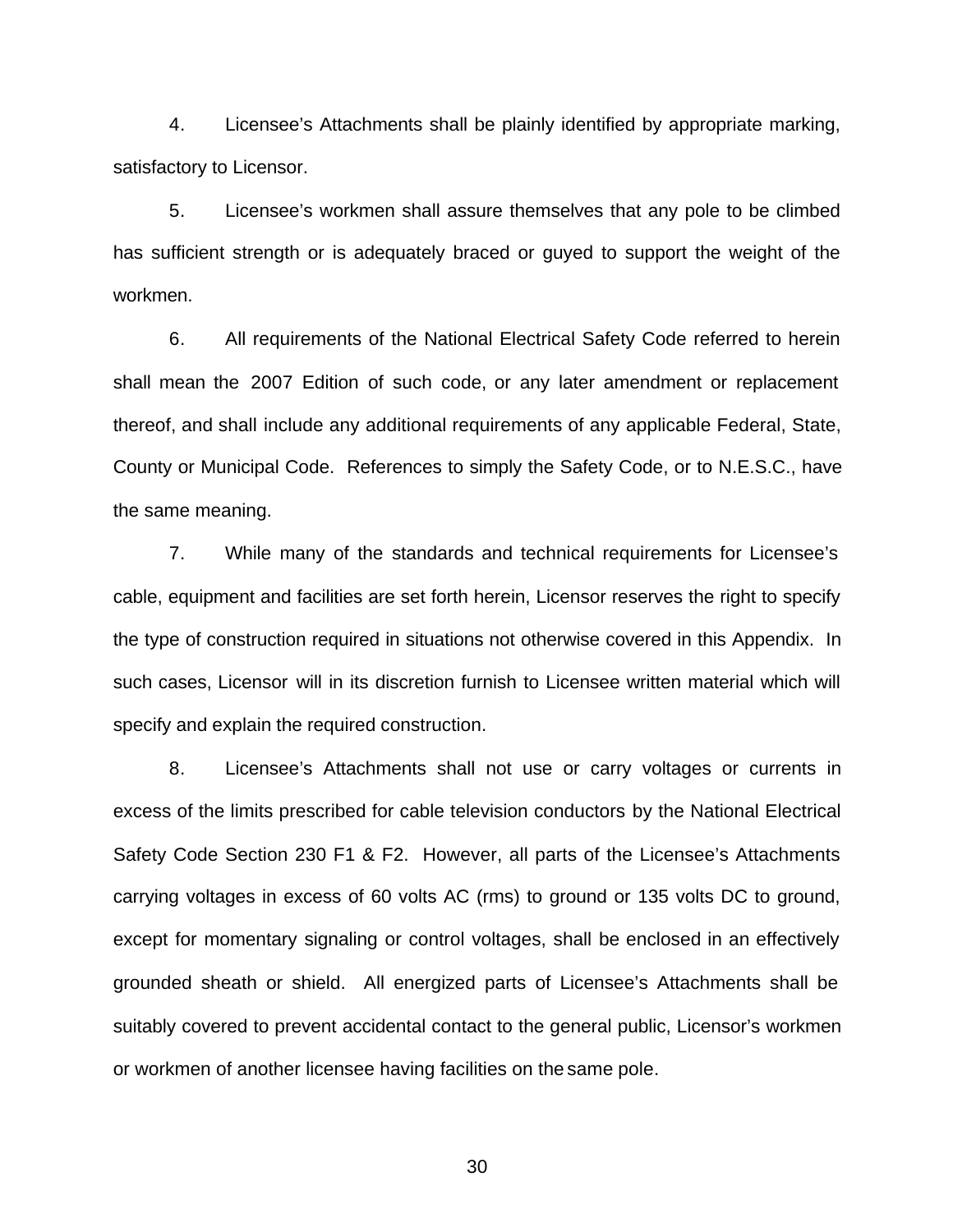9. Licensor shall determine whether Licensee's Attachments cause or may cause electrical interference with Licensor's or any other Licensee's communication/education facilities. Licensee shall, on demand of the Licensor, correct immediately at Licensee's expense any such interference including, if necessary, removal of the Attachments causing the interference.

10. No Attachment shall use the earth as the sole conductor for any part of the circuit.

11. Licensee shall not circumvent Licensor's or any other licensee's corrosion mitigation measures (e.g., short circuit insulating joints).

#### GROUNDING AND BONDING

12. All power supplies shall be grounded. The neutral side of the power drop shall be continuous and not fused. The neutral line shall also be bonded to any power supply cabinet. Any cabinet shall be connected to an earth ground at the pole. In areas where the Licensor has a ground wire (which is connected to the Licensor's neutral) running down the pole, the cabinet can be connected to it. Where a Licensor vertical ground wire is not available, the Licensee must place a ground rod. All cabinets, housings and metal socket bases on a common pole shall be bonded to each other, to the Licensor's strand and to the Licensee's strand.

13. Where two or more aerial suspension strands are located on the same pole, the suspension strands shall be bonded together. Licensee shall attach the bonding wire to its strand and leave a sufficient length of wire to complete the bond. Where the strands of two or more licensees are to be bonded together, the licensee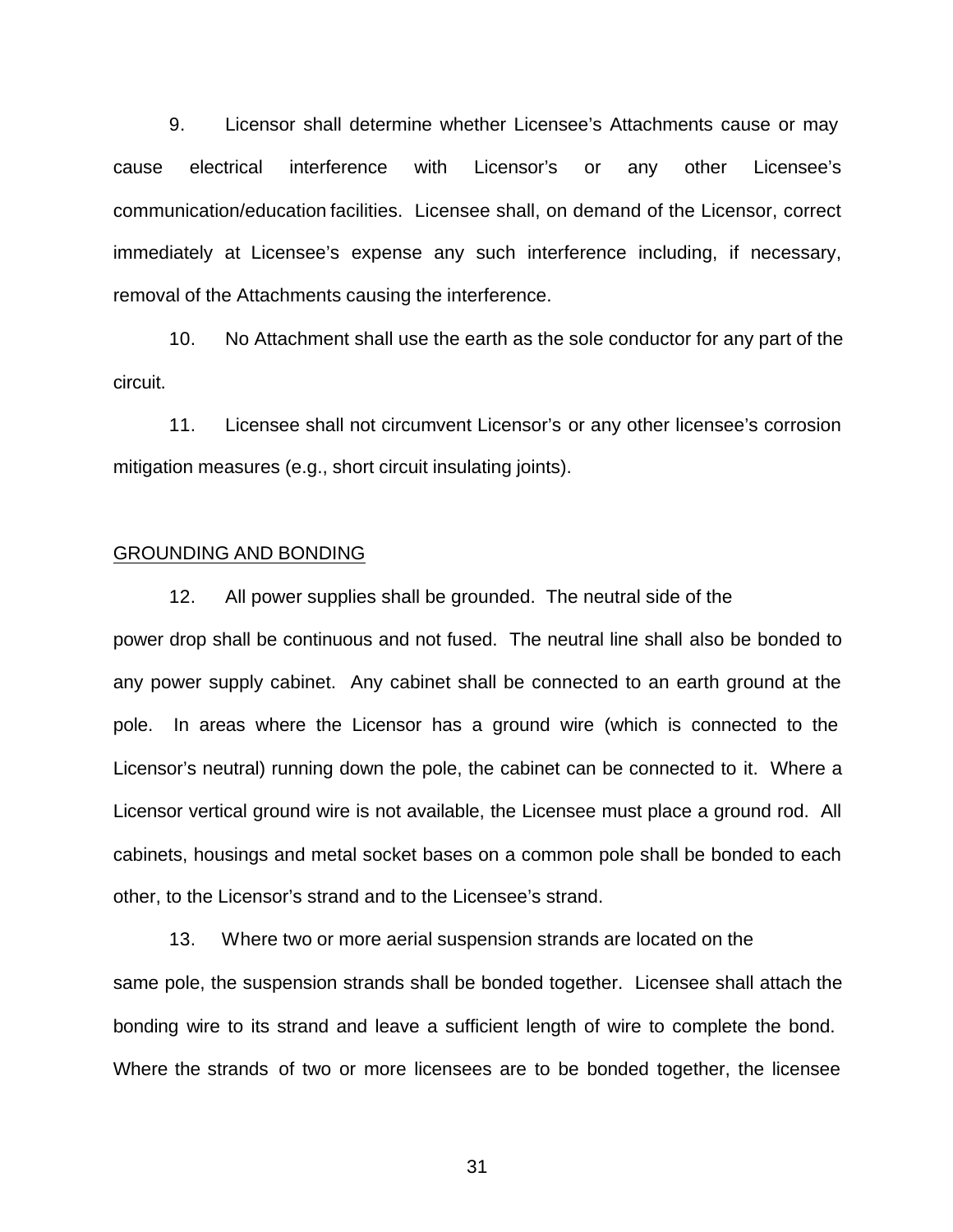placing the last strand, if authorized to do so by the other licensees, shall make both connections. Where such authorization is not granted by the licensee owning the existing strand, Licensee shall attach the bonding wire to its strand and leave enough wire to permit making a connection and shall be responsible for completing the bonding. Licensee may bond its cable sheath to Licensor's common neutral, vertical ground wires, and ground rods at whatever frequency Licensee desires. All vertical ground wires shall be covered by a molding. Ground rods installed by Licensee shall be in accordance with National Electrical Safety Code.

14. Suspension strands at trolley feeders and trolley contact wires located on the same street shall be bonded at the first, last and every intermediate fifth poles until the remaining section between bonds is not more than eight or less than four spans. At other locations, the strands shall be bonded at the first, last and every intermediate tenth poles until the remaining section between bonds is not more than thirteen or less than four spans. Strands shall be bonded at or near the first pole on each side of underground dips or trolley wire crossovers.

15. Strands attached to the same bolt do not have to be bonded.

16. Where a Licensee's strand leaves a pole which carries other strands supporting cable television cables, and Licensee's strand continues to a pole carrying power facilities of Licensor, Licensee's fiber cable shall be:

- (A) Bonded to other cable television strands on the pole that it leaves;
- (B) Bonded to an effective ground preferably within two spans but not greater than ten (10) spans after leaving said pole, and;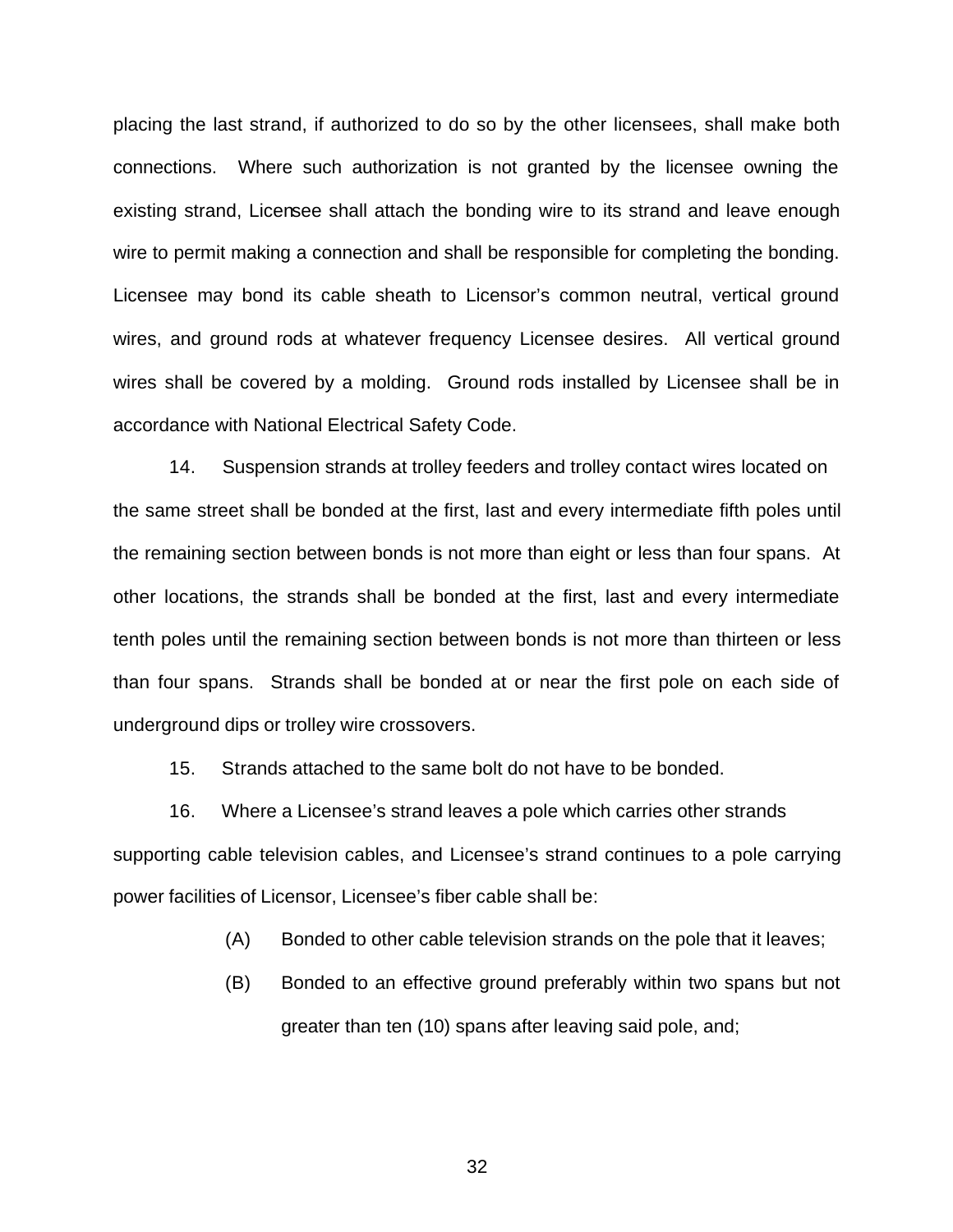(C) Bonded with a No. 6 solid, soft-drawn copper wire. The wire must be attached to the strand with an approved clamp, such as a lashing wire clamp, designed for attachment to each specific size of strand involved (for example, Chance Lashing Wire Clamp, Catalog Number 9000, or equivalent).

17. Strands supporting drop wire shall be bonded to the cable suspension strand.

18. Any connecting or bonding to Licensor's facilities shall be done by Licensor and the connecting or bonding wire shall be sufficient length to allow Licensor to complete the connection or bond.

#### CLEARANCES

19. Licensee's Attachments are subject to cable television facilities clearances and shall meet all of the pertinent clearance requirements of the National Electric Safety Code. Safety Code rules covering the most commonly encountered conditions are listed below:

|     |                                                   | NESC 2007 Edition<br><b>General Rule</b> |
|-----|---------------------------------------------------|------------------------------------------|
|     |                                                   |                                          |
| (A) | Vertical clearance on poles                       | 235                                      |
|     | jointly occupied by communication fiber,          |                                          |
|     | cable television facilities, and power facilities |                                          |
| (B) | Mid-span clearance between communication          | 235                                      |
|     | fiber, cable television facilities, and           |                                          |
|     | power facilities                                  |                                          |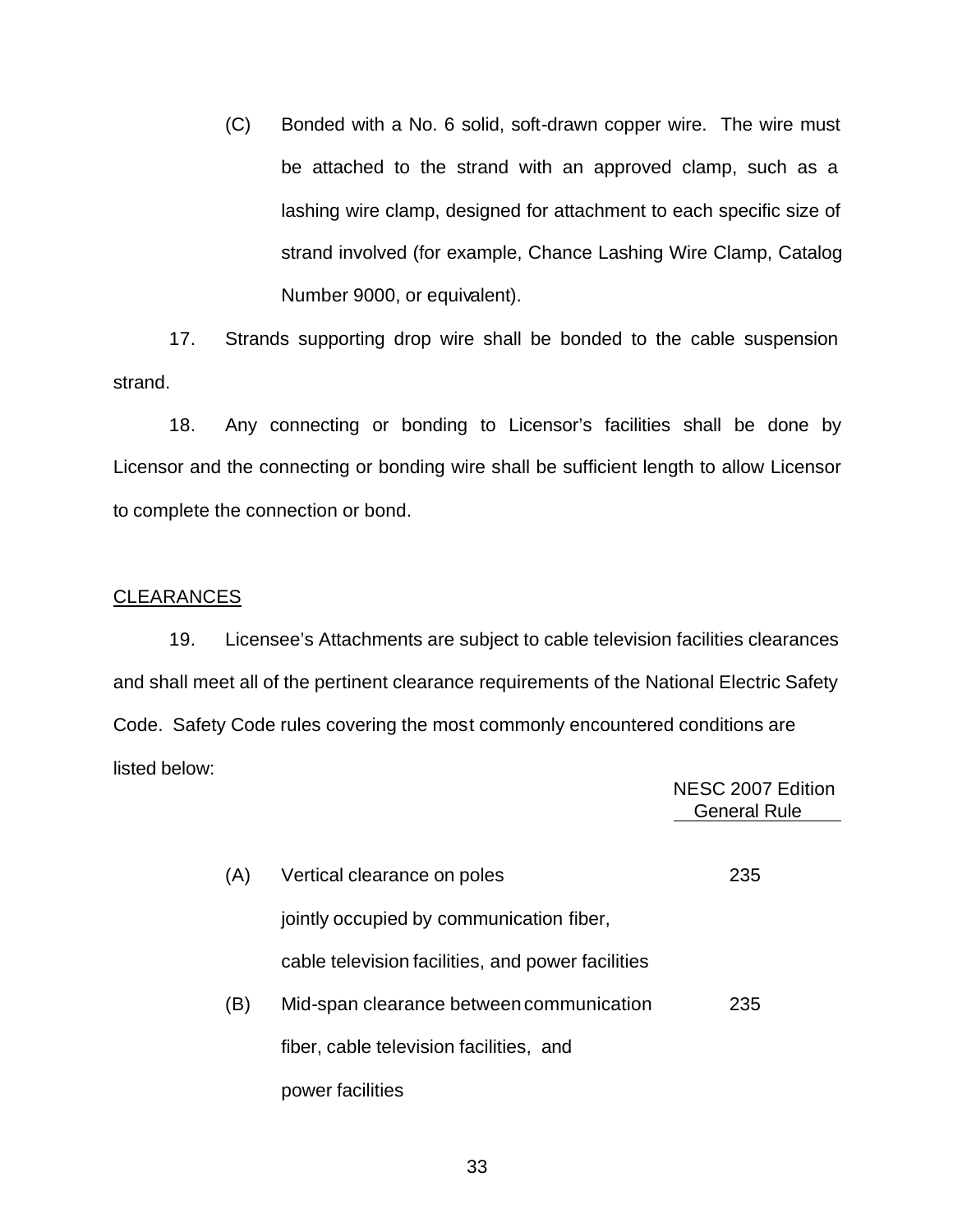| (C) | Crossing clearances of facilities  | 233 |
|-----|------------------------------------|-----|
|     | carried on different supports      |     |
| (D) | Clearances from street light       | 238 |
|     | brackets and associated wiring     |     |
| (E) | Clearances of conductors from      | 233 |
|     | another line                       |     |
| (F) | Clearances of vertical and lateral | 239 |
|     | conductors from other wires and    |     |
|     | surfaces on the same support       |     |
| (G) | Clearances in any direction from   | 235 |
|     | line conductors and supports, and  |     |
|     | to vertical or lateral conductors, |     |
|     | span or guy wires, attached to the |     |
|     | same support                       |     |
| (H) | Vertical clearance of wires above  | 232 |
|     | ground or rails                    |     |
| (1) | Structures for overhead lines      | 280 |
|     | Supporting structure items<br>1.   |     |
|     | one $(1)$ thru five $(5)$          |     |
|     |                                    |     |

2. Unusual conductor supports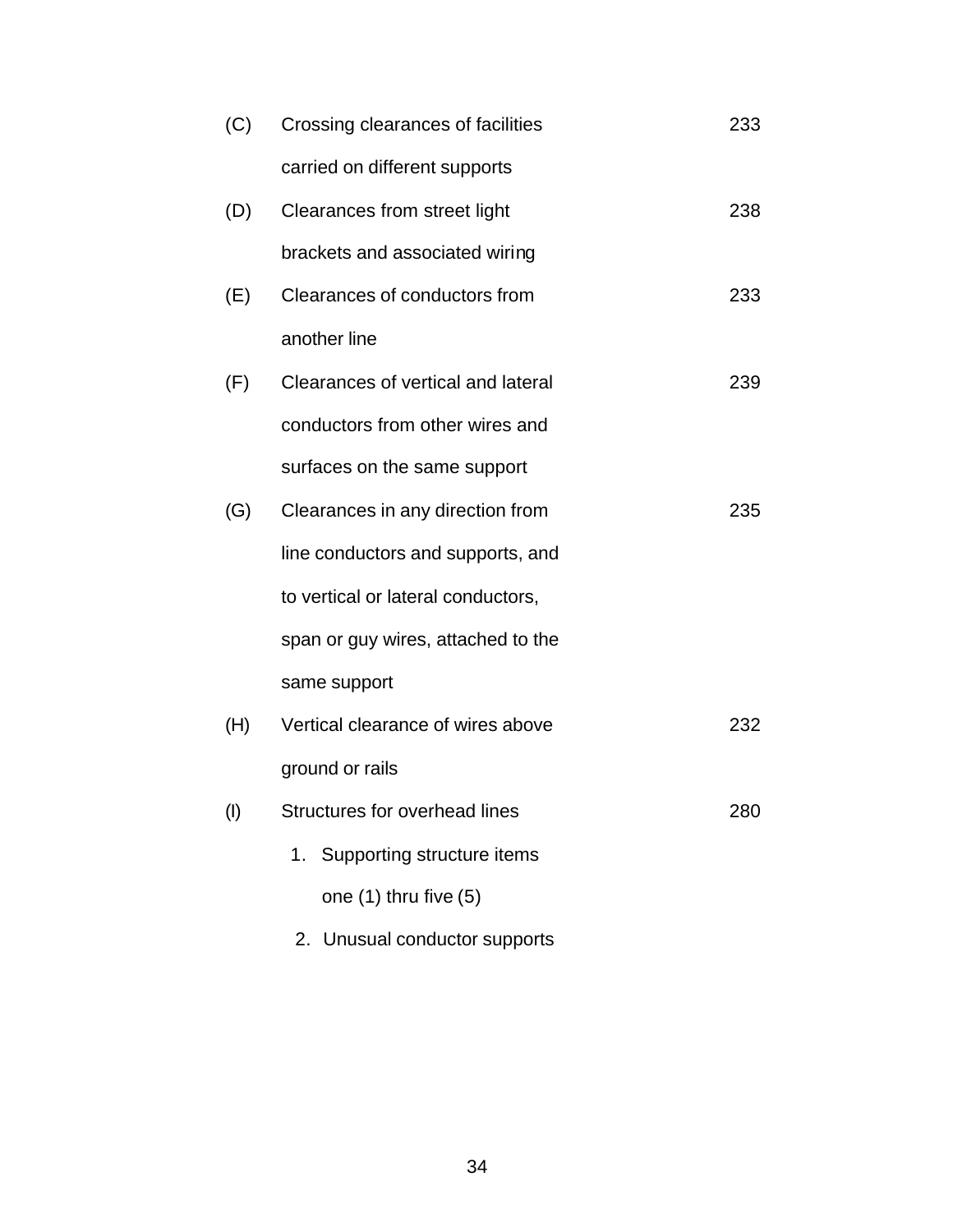#### LOCATION AND SPACING

20. Licensor shall specify the location of Licensee's Attachments on each pole, including the location of Licensee's riser cables. Where Licensor has installed its own communication circuits (supervisory control circuits) for operation of its electric system, clearance of Licensee's facilities from these communication circuits shall be the same as from Licensor's common neutral conductor.

21. The minimum vertical separation between Licensee's strand, and the strand of another licensee when located on same side of pole shall be twelve (12) inches. Licensee's strand shall be located at a point on the pole that provides the minimum clearance allowed by the National Electric Safety Code from the ground. Licensee may, however, agree with another licensee to reduce the separation between their respective strands. Separation between the bolt holes must be in any event at least four (4) inches.

22. Licensee shall be required to place all of its Attachments, so not to interfere with climbing space, as defined in the National Electrical Safety Code.

23. Through bolts may not be placed less than ten inches from the top of the pole. When through bolts present a hazard to climbing; i.e., extend more than two inches beyond the nut, they shall be trimmed to a safe length.

24. Pole steps will not be allowed on any Licensor pole, except to specific cases judged to be in the interest of safety by the Licensor.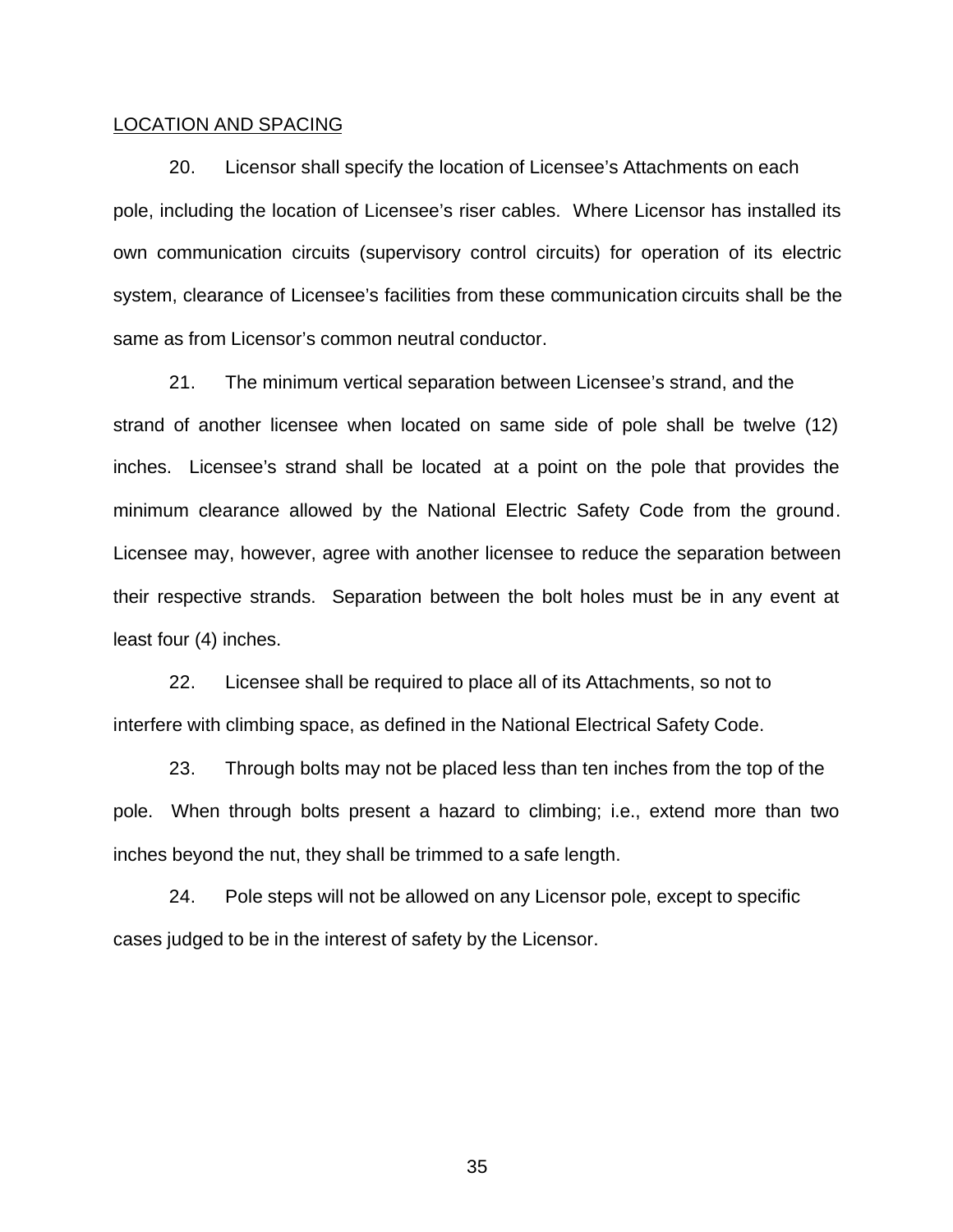#### LOADING

25. The Licensee shall furnish to Licensor as a part of Exhibit A to this Agreement the details as to the ultimate strength, tension at 60F, and maximum tension in its suspension strand or conductor under the applicable storm loading specifications in Code.

26. Licensee shall furnish to Licensor as a part of Exhibit A to this Agreement details as to the weight and size of its fiber/cables, suspension strands and/or conductors, with and without the ice loading, as specified by the National Electrical Safety Code (Rule 251) or appropriate local code for the loading area concerned. NESC Rule 250 covers the degree of loading (light, medium, heavy) appropriate in different sections of the country. Where a local code designates a heavier degree of loading than the NESC, the local requirements shall govern.

27. Licensee may lash its fiber/cable to the strand of another licensee, where this is acceptable to all other licensees involved and to Licensor. Maximum tension of Licensee's strand shall not exceed 60% of the breaking strength under applicable storm loading, as defined by the National Electrical Safety Code (Rule 251). Where local codes designate a heavier degree of loading than the NESC, the local requirements shall govern.

#### GUYING

28. Guying will be required on poles where the total unbalanced load, including the tension due to Licensee's Attachments under the appropriate storm loading prescribed by the National Electrical Safety Code (Rule 251), exceed 200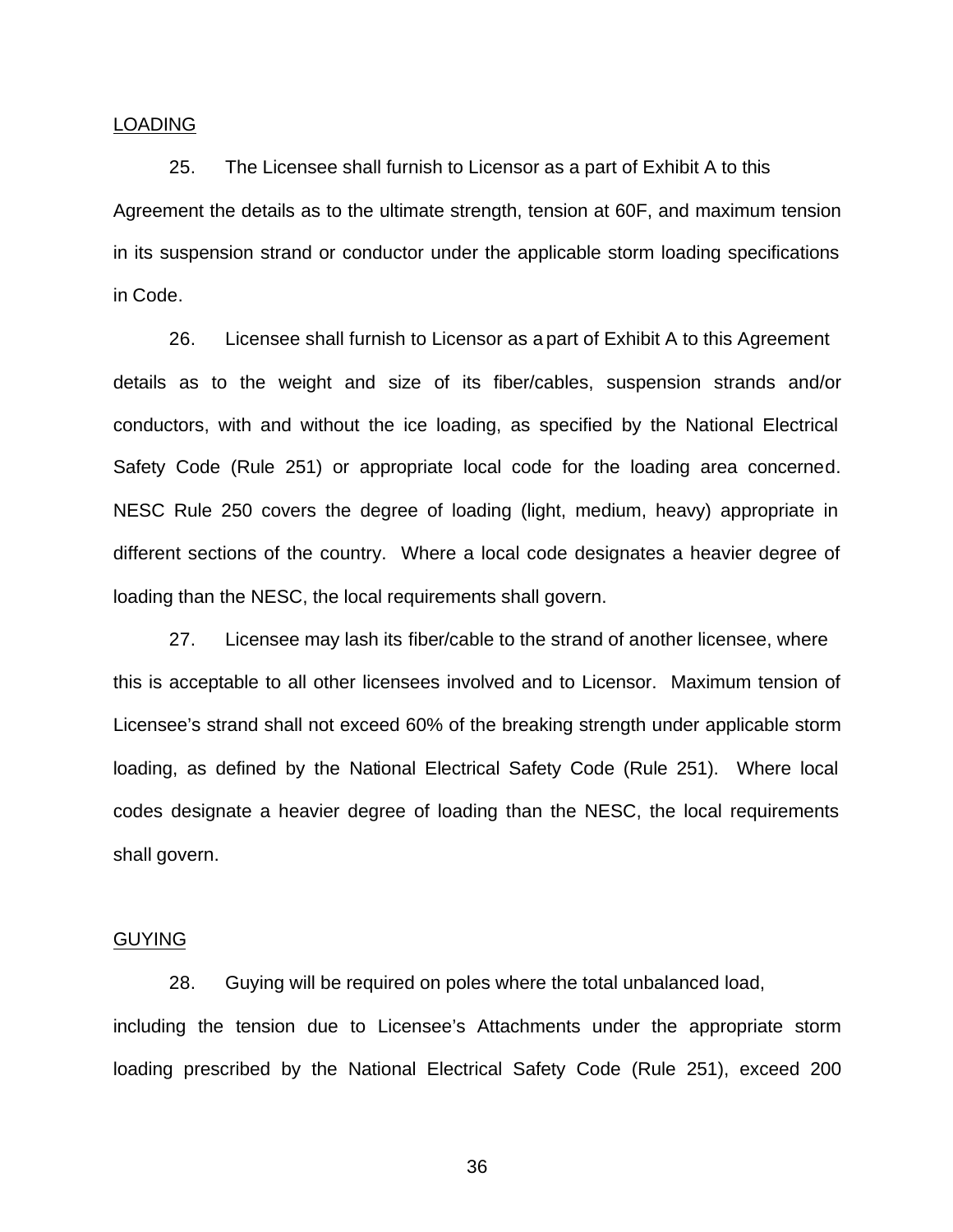pounds unless the pole was designed as an unguyed corner pole and the pole has adequate strength and stability, in the opinion of Licensor, to withstand the additional load.

29. Guys, when required, shall be of such material and dimensions as to provide adequate strength to withstand the transverse loads specified in the National Electrical Safety Code (Rule 252B), and the longitudinal load assumed in the Code (Rule 252C). Guys on poles which also support power facilities shall be in compliance with the National Electrical Safety Code (Rule 261C and 282).

30. Guy guards shall be installed in compliance with NESC (Rule 282E).

31. Licensee may attach its guy to Licensor's anchor rods only where Licensor specifically authorizes it in writing. Should it be necessary to replace the anchor at a later date to provide added strength for Licensor's requirements, the anchor shall be replaced at Licensee's expense if the existing anchor rod would support Licensor's Attachments without regard to Licensee's guy.

32. More than one licensee may use a common guy to sustain their combined load.

33. Guys shall be insulated as specified in the Safety Code (Rules 215 and 283) and at any location where Licensee's guy parallels Licensor's guy with insulator. Licensee's guys shall not short circuit Licensor's guy insulators.

34. Cross guying of Licensee's guys with Licensor's guys is not allowed.

35. Material used for guys shall be compatible from a corrosion standpoint with the hardware to which it is attached.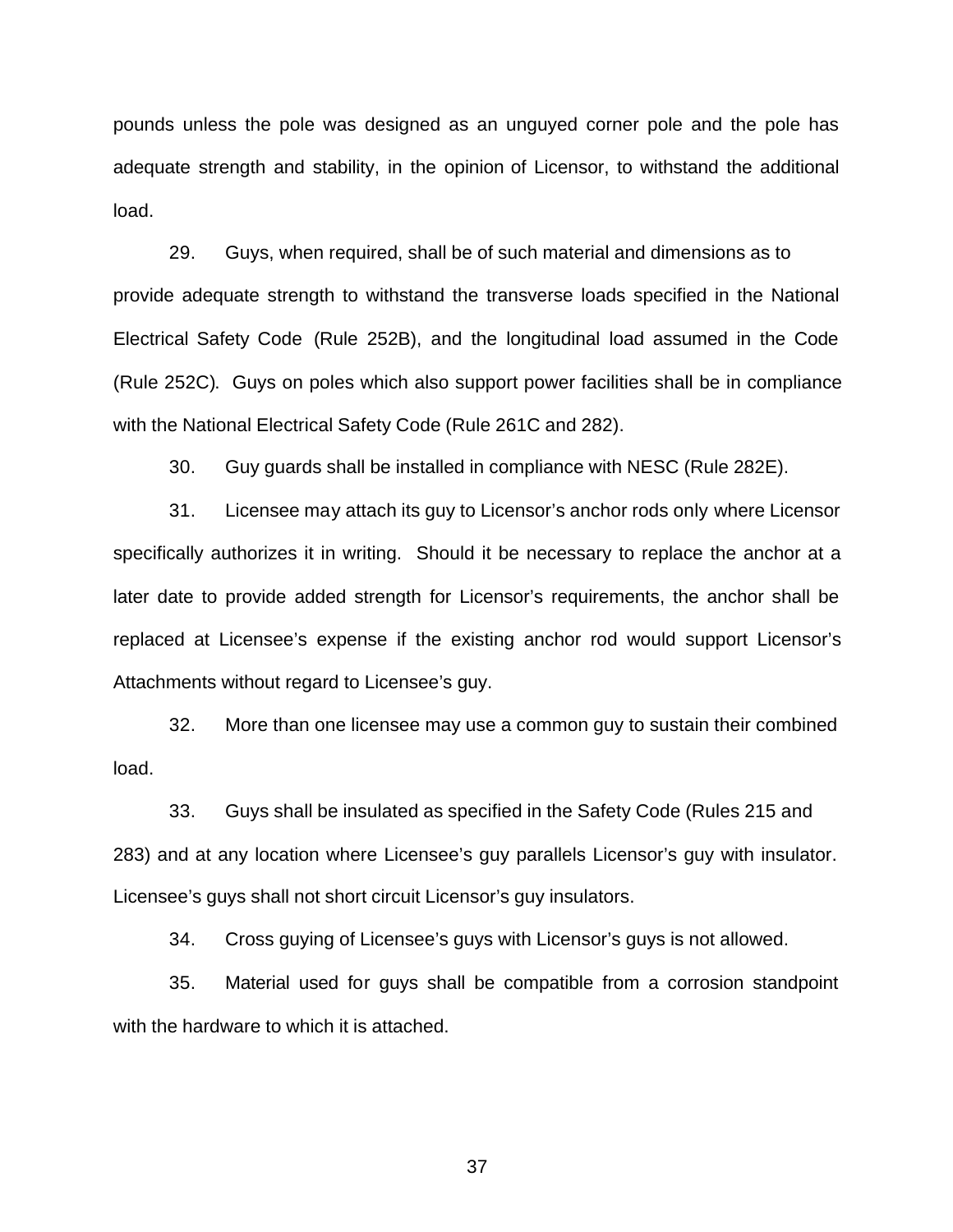<u> 1980 - Johann Barbara, martxa a</u>

## WITNESS (ATTEST) UNITE PRIVATE NETWORKS, LLC

BY

Title:

WITNESS (ATTEST) CITY OF GRAND ISLAND, NEBRASKA

A Municipal Corporation

BY

Title: Mayor